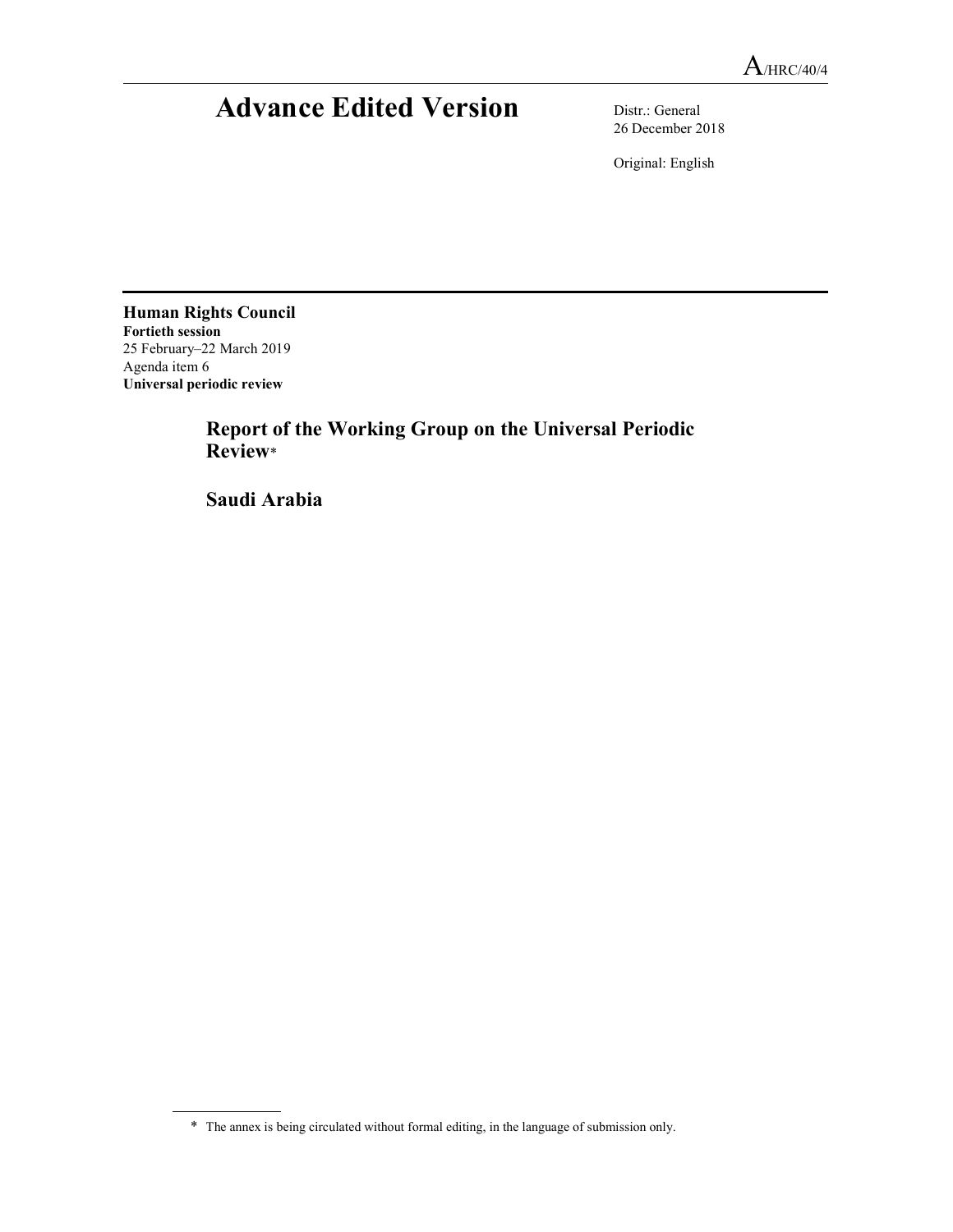# Introduction

1. The Working Group on the Universal Periodic Review, established in accordance with Human Rights Council resolution 5/1, held its thirty-first session from 5 to 16 November 2018. The review of Saudi Arabia was held at the 1st meeting, on 5 November 2018. The delegation of Saudi Arabia was headed by the President of the Human Rights Commission, Bandar al Aiban. At its 10th meeting, held on 9 November 2018, the Working Group adopted the report on Saudi Arabia.

2. On 10 January 2018, the Human Rights Council selected the following group of rapporteurs (troika) to facilitate the review of Saudi Arabia: Belgium, China and Tunisia.

3. In accordance with paragraph 15 of the annex to Human Rights Council resolution 5/1 and paragraph 5 of the annex to Council resolution 16/21, the following documents were issued for the review of Saudi Arabia:

 (a) A national report submitted/written presentation made in accordance with paragraph 15 (a) (A/HRC/WG.6/31/SAU/1);

 (b) A compilation prepared by the Office of the United Nations High Commissioner for Human Rights (OHCHR) in accordance with paragraph 15 (b) (A/HRC/WG.6/31/SAU/2);

 (c) A summary prepared by OHCHR in accordance with paragraph 15 (c) (A/HRC/WG.6/31/SAU/3).

4. A list of questions prepared in advance by Austria, Belgium, Brazil, Canada, Germany, Portugal, on behalf of the Group of Friends on implementation, reporting and follow-up, Slovenia, Spain, Sweden, Switzerland, United Kingdom of Great Britain and Northern Ireland, United States of America and Uruguay was transmitted to Saudi Arabia through the troika. These questions are available on the website of the universal periodic review.

## I. Summary of the proceedings of the review process

#### A. Presentation by the State under review

5. The head of the Saudi delegation reviewed the most prominent points in its third national report to the Working Group on the Universal Periodic Review, with a focus on the statutory and institutional human rights framework. Several pieces of legislation had been enacted or amended, such as the Criminal Procedure Act, the Sharia Court Procedure Act and the Board of Grievance Procedure Act. The independence of the Public Prosecution Service had been increased and its work had been granted judicial capacity.

6. The Justice Training Centre had been established to increase the efficiency and level of qualifications of judges and their assistants. Since its establishment, the Centre had organized many training programmes, including activities to raise awareness among judges and their assistants of the provisions of the human rights conventions to which Saudi Arabia was a party.

7. Saudi Arabia had made efforts to address any criminal activities that could hinder the enjoyment of human rights, including extremism, terrorism and corruption. Among those efforts was the establishment of the Global Centre for Combating Extremist Ideology (Etidal), which tracked and analysed extremist activities to confront and prevent extremism, in cooperation with the relevant States and organizations. The National Centre for Performance Measurement (Adaa) had also been established to develop indicators to measure the performance of public bodies.

8. With regard to women's rights, judicial rulings on personal status matters had been issued, and under Supreme Order No. 33322 of 18 April 2017, women were no longer required to obtain the approval of another person to access government services or conclude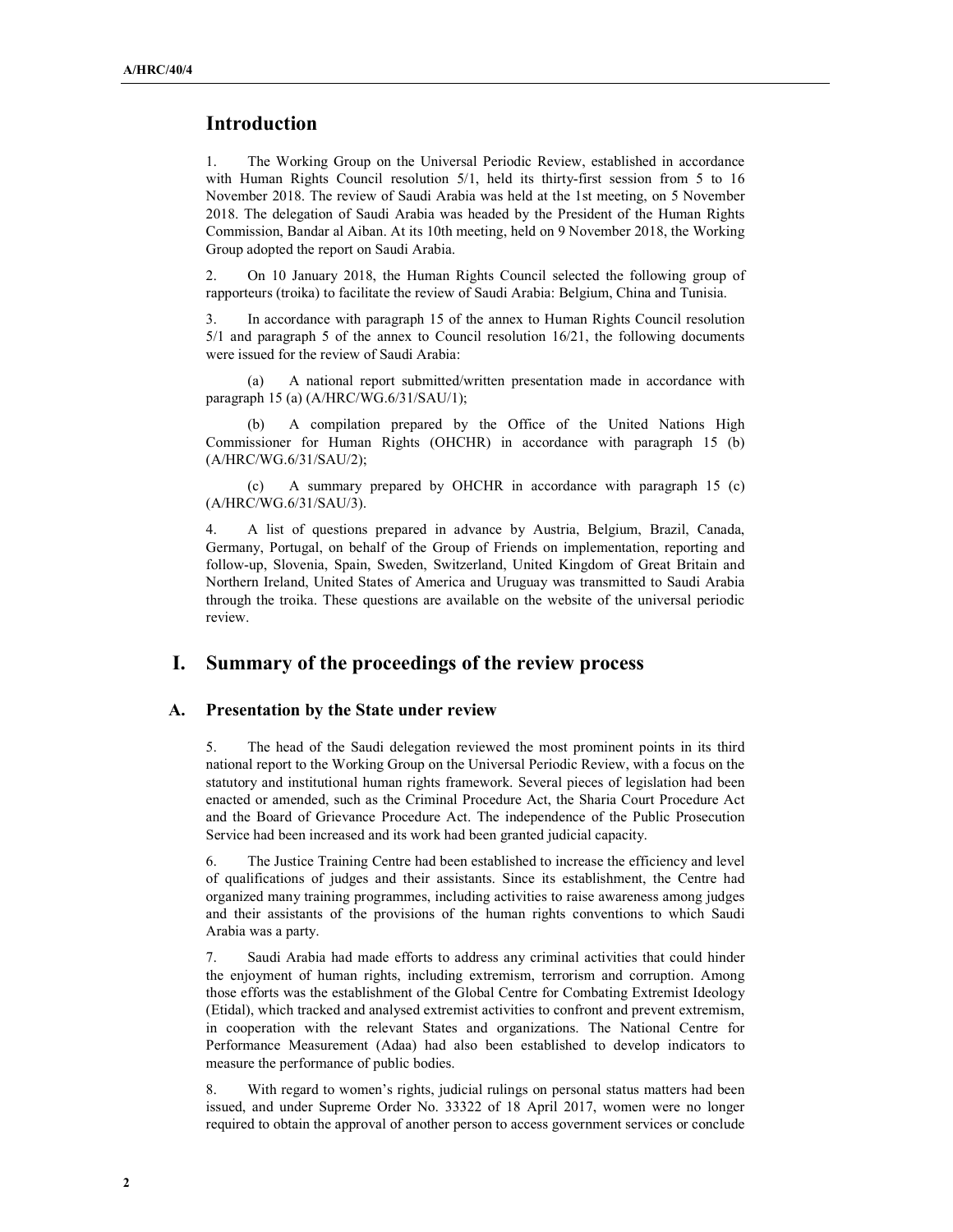their business. Some 30 women had been appointed to the Consultative Council, representing 20 per cent of its total members, and women had been granted the right to vote and to stand as candidates for membership of municipal councils. Six women had been appointed to the board of the Human Rights Commission and a number of Saudi women had been appointed to senior positions, such as deputy minister, university principal and chair of the board of directors in several companies.

9. The establishment of the Family Affairs Council was a significant step towards the development of an institutional framework to protect and promote the rights of women and the family, specifically because the Council had assigned one committee to be responsible for women's affairs and another for family protection. The promulgation of the Protection against Abuse Act of 21 September and its implementing regulations aimed to address all forms of violence against women. A complaints centre had been established in 2016 to receive reports of domestic violence. Under Supreme Order No. 906 of 26 September 2017, the relevant agencies were authorized to apply the provisions of the Traffic Act equally to both men and women to enhance women's right to freedom of movement. In that regard, driving licences had been issued to women and they had been able to drive legally from 24 June 2018.

10. Saudi Arabia played a role in supporting and helping the people of Yemen and its legitimate Government in its conflict with the Houthi militias, in full compliance with the provisions and rules of international humanitarian law and international human rights law. Saudi Arabia was striving to protect civilians, particularly women and children, and civilian objects, from the impact of the conflict.

11. With regard to the tragic accident that had resulted in the death of the Saudi citizen Jamal Khashoggi, the head of the delegation made it clear that Saudi Arabia had been founded upon the principles of Islamic sharia that emphasized and were derived from the values and principles of justice. The leadership of Saudi Arabia had expressed its pain concerning the accident, and the public prosecutor had already started investigating the cause in accordance with the laws in force in Saudi Arabia, aiming to find out all the facts. Any person convicted in the case would be prosecuted in accordance with the applicable laws and regulations in Saudi Arabia that ensured a fair and independent trial.

#### B. Interactive dialogue and responses by the State under review

12. During the interactive dialogue, 96 delegations made statements. Recommendations made during the dialogue are to be found in section II of the present report.

13. Uzbekistan welcomed the adoption of Saudi Vision 2030, which included a number of goals that were linked to and addressed a number of human rights.

14. The Bolivarian Republic of Venezuela welcomed the progress made by Saudi Arabia in improving education, promoting women's empowerment and combating violence against women.

15. Yemen appreciated the enactment of laws and policies in the fields of health care and child protection, and the adoption of strategies to protect food security and the environment.

16. Algeria welcomed the efforts made by Saudi Arabia to harmonize current laws with its human rights obligations, in particular with regard to women's rights in education and development.

17. Argentina was concerned by the application of the death penalty in Saudi Arabia, particularly when it was applied to minors.

18. Belgium was concerned about restrictions on freedom of expression and association and about acts of intimidation and reprisal. It called for an investigation into the murder of Jamal Khashoggi.

19. Austria noted the improvements made in relation to women's rights but remained concerned about the continued and frequent use of the death penalty.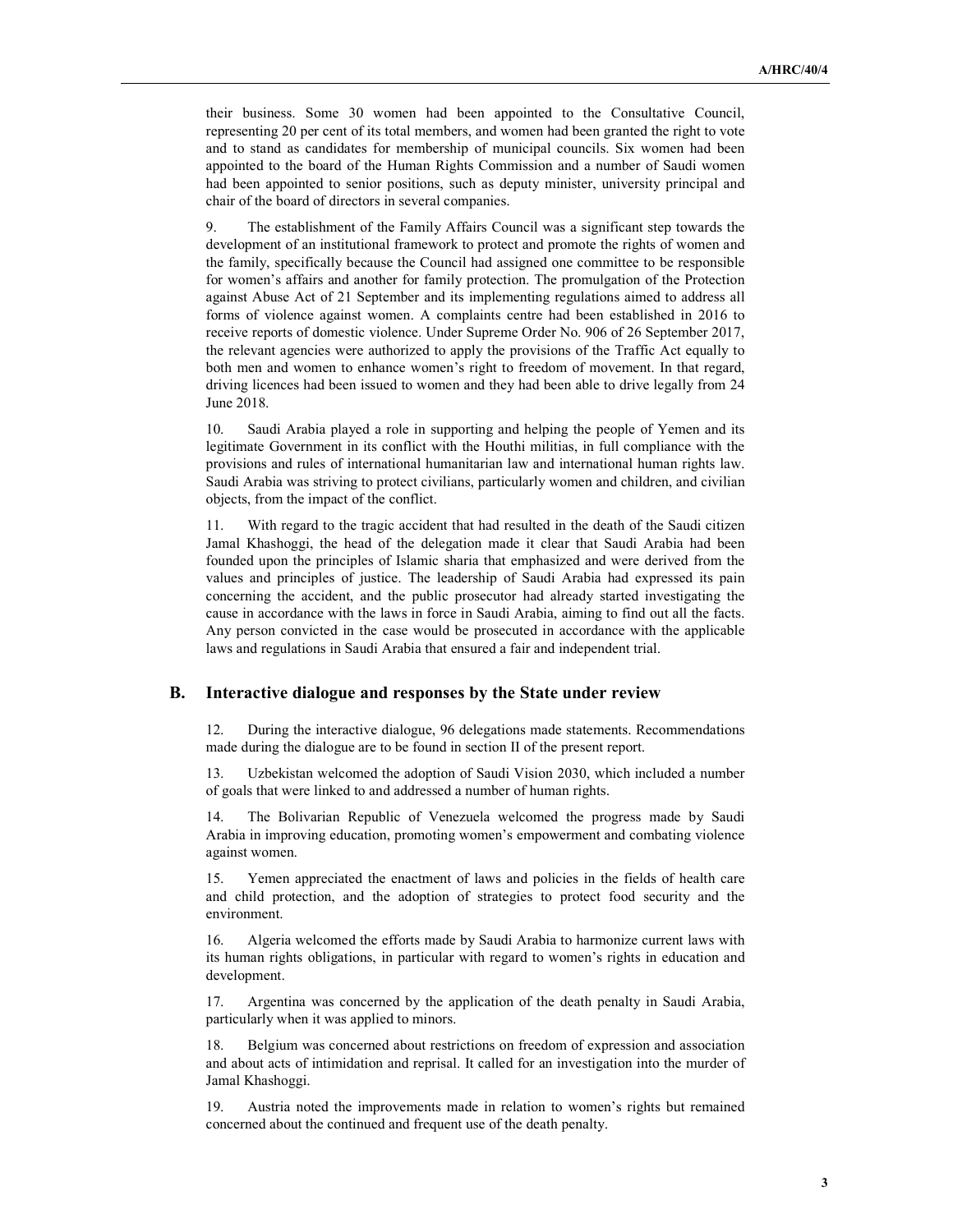20. Azerbaijan congratulated Saudi Arabia for its commitment to the review process and welcomed the measures taken to prevent and combat human trafficking.

21. Bahrain commended the steps taken by Saudi Arabia to protect human rights, particularly its engagement with the human rights treaties to which it was a party through its submission of periodic reports.

22. Bangladesh commended the ongoing efforts to ensure fundamental human rights for Saudi citizens and resident foreign nationals. It appreciated the global humanitarian support provided by Saudi Arabia.

23. Belarus noted the establishment of a standing committee for the preparation of reports and for follow-up to recommendations made by international human rights mechanisms. It commended efforts made to combat trafficking in persons.

24. Australia deplored the killing of Jamal Khashoggi and expressed concern about the humanitarian situation in Yemen and about reports of the detention of human rights advocates and government critics.

25. The Plurinational State of Bolivia welcomed the work of the high-level governmental committee that was studying the International Covenant on Civil and Political Rights and the International Covenant on Economic, Social and Cultural Rights, with a view to their accession.

26. Botswana recognized the efforts made to protect human rights, but noted that challenges remained, including violence against women and children, forced labour and early marriage.

27. Brazil commended the progress made in the promotion of women's rights and encouraged Saudi Arabia to foster an open environment for civil society. It called for an investigation into the death of Jamal Khashoggi.

28. Brunei Darussalam welcomed the adoption of national strategies on water, food security and the environment, and applauded the improvements made to the education system.

29. Burkina Faso commended the institutional and legal framework established to protect human rights. It encouraged Saudi Arabia to strengthen efforts to bring the Human Rights Commission into line with the principles relating to the status of national institutions for the promotion and protection of human rights (the Paris Principles), and to reinforce the independence of the judiciary.

30. Burundi welcomed the measures taken to ensure the full enjoyment of women's rights and the right to education, and to improve health services.

31. Canada was concerned by the extrajudicial killing of Jamal Khashoggi. It encouraged Saudi Arabia to continue its efforts to ensure women's participation in public, political and family life.

32. Chile welcomed the efforts made by Saudi Arabia, but remained concerned by, inter alia, restrictions on freedom of expression and the application of the death penalty to minors.

33. China appreciated the formulation of Saudi Vision 2030 and the efforts in economic and social development and judicial reforms.

34. The Comoros congratulated Saudi Arabia on its efforts to further harmonize its legislation with its international human rights obligations.

35. Costa Rica thanked Saudi Arabia for the information presented on the updating of the Criminal Procedure Act and welcomed the measures taken to promote women's rights.

36. Côte d'Ivoire appreciated the reform of legislation and national institutions. It welcomed efforts made in the areas of development and the environment, and the adoption of Saudi Vision 2030.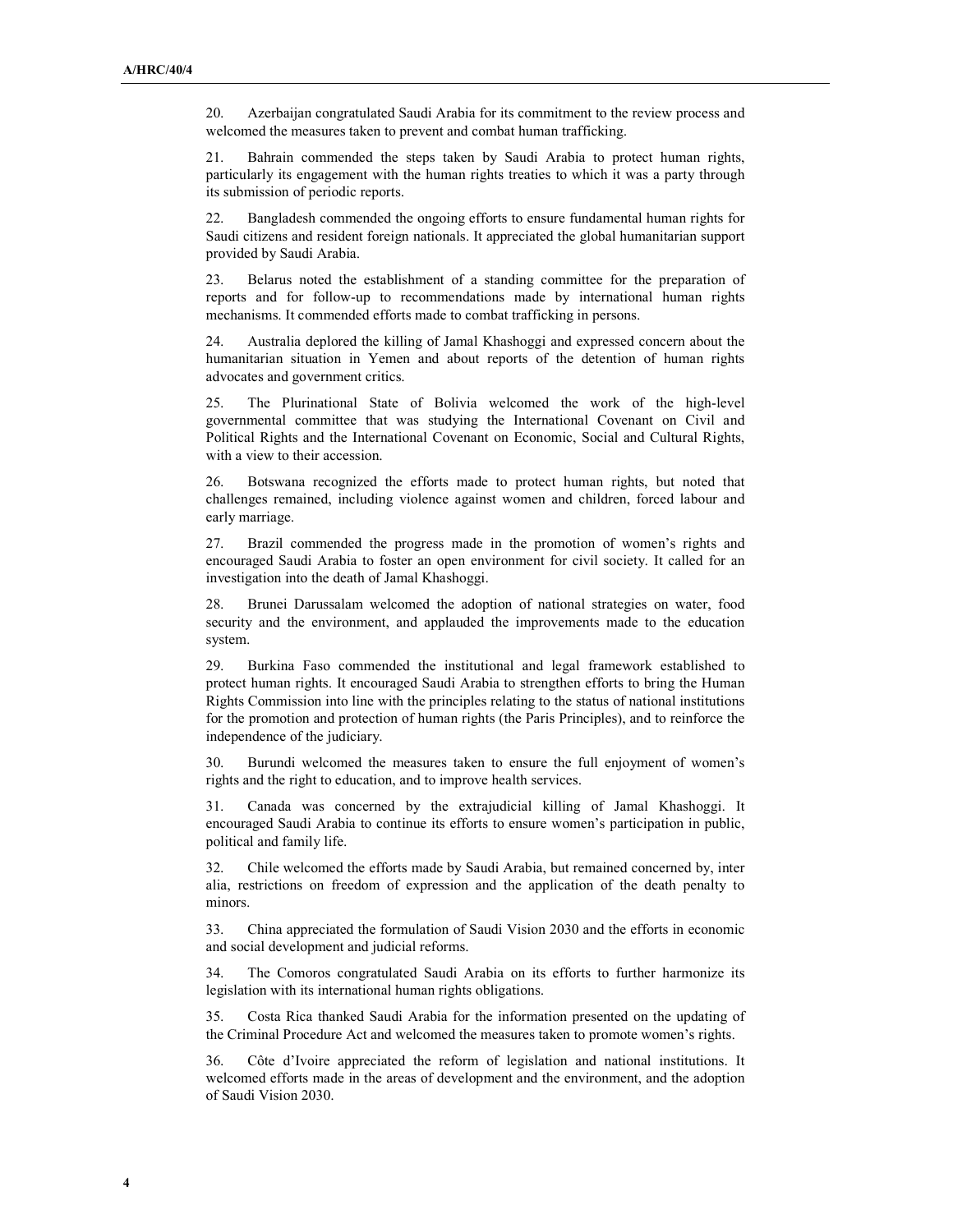37. Croatia welcomed the adoption of Saudi Vision 2030, but regretted that the male guardianship system was still in place and was concerned by the continued practice of imposing the death penalty. It condemned the killing of Jamal Khashoggi.

38. Cuba acknowledged the amendments made to laws and regulations and the efforts made to improve health services, taking into account the principle of equality.

39. Cyprus recognized the reforms provided for in Saudi Vision 2030. It noted that the ban on women drivers had been lifted and commended the plan to further increase women's participation in the labour market.

40. Czechia commended Saudi Arabia for accepting visits from two Special Rapporteurs in 2017, but noted that there were dozens of pending visit requests.

41. Denmark was extremely concerned about the conditions faced by civil society activists and journalists, particularly in the light of the killing of Jamal Khashoggi.

42. The Saudi delegation pointed out that the charter of the Human Rights Commission had been recently amended to ensure its compatibility with the Paris Principles. It explained the aspects of that compliance and highlighted the jurisdiction and independence of the Commission, emphasizing that it reported directly to the King.

43. Developments had been made in both the public and administrative judiciary. The delegation described the hierarchy, categories and jurisdiction of legal courts in Saudi Arabia and their independence, as well as the legitimacy of criminalization and punishment. It also highlighted the jurisdiction and independence of the Public Prosecution Service and the updated laws and regulations that governed it.

44. The delegation discussed the guarantees of a fair trial, criminal justice, and the rights of the accused during the stages of evidence collection, investigation and trial.

45. All prisons and detention centres, without exception, were subject to control and inspection by several judicial and supervisory bodies, in accordance with the provisions of the relevant laws and regulations.

46. The Crimes of Terrorism and Terrorism Financing Act was in compliance with the international standards for combating terrorism and with international human rights standards. The delegation explained the procedural measures contained in the Act related to arrest, detention and seeking the assistance of a lawyer; the competent court in charge of cases under the Act; crimes and punishments associated with the Act; and how it was used, in conjunction with the Criminal Procedure Act, in the promotion of criminal justice. All laws in Saudi Arabia, including the Crimes of Terrorism and Terrorism Financing Act, were subject to review by the Human Rights Commission and other relevant bodies.

47. The delegation outlined the provisions of the Basic Law of Governance that contributed to the promotion and protection of human rights. All the applicable laws were subject to review on an ongoing basis, in accordance with the international instruments to which Saudi Arabia had become a party.

48. Djibouti welcomed the developments made to the institutional framework in Saudi Arabia, including those relating to the Crimes of Terrorism and Terrorism Financing Act and to combating extremist ideology.

49. Egypt commended Saudi Arabia for its engagement with United Nations human rights mechanisms, and for its establishment of national human rights strategies and a special centre to combat extremism and terrorism.

50. Eritrea noted with satisfaction the adoption of Saudi Vision 2030, which aimed to use resources to build a vibrant society, a strong economy and an ambitious nation. It welcomed the steps taken towards gender equality.

51. Estonia acknowledged that some progress had been made in the field of human rights, including women's rights, since the previous review cycle.

52. Finland condemned the reprisals made against journalists and human rights defenders, but welcomed the measures taken to promote and protect women's rights.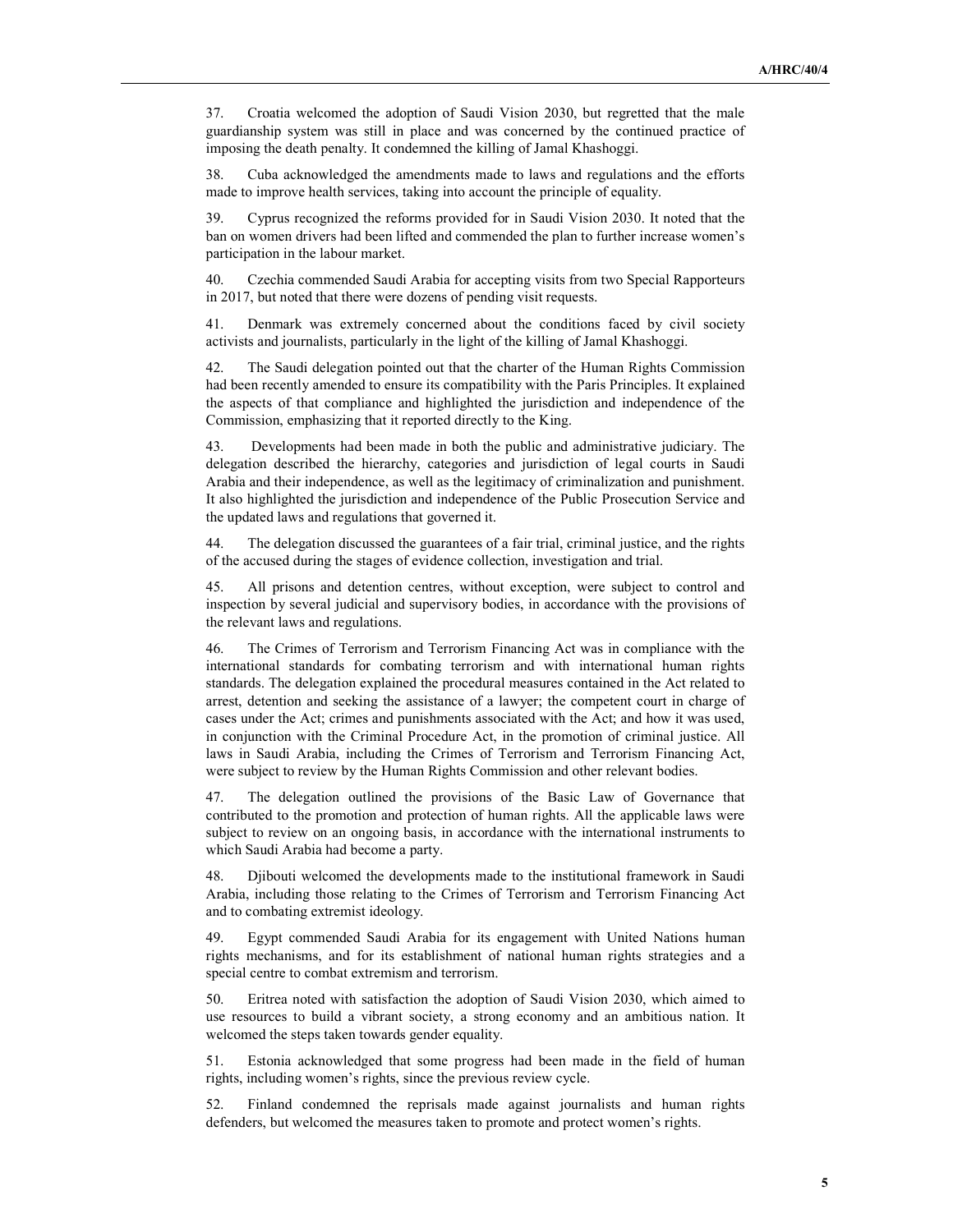53. France made recommendations.

54. Gabon welcomed the reforms made to promote women's rights and their empowerment, and the steps taken to address domestic violence.

55. Georgia recognized the steps taken to promote the empowerment of women and the initiatives to combat trafficking in persons, but was concerned about the case of Jamal Khashoggi and the use of the death penalty.

56. Germany appreciated the progress made in the promotion of women's rights and the reform of the guardianship system. It was deeply concerned about the fate of Jamal Khashoggi and called for a complete and detailed response.

57. Ghana welcomed the adoption of legislation on human rights, including the Child Protection Act, the Psychological Health Care Act, the Protection against Abuse Act and Royal Decree No. 46 to amend several articles of the Labour Law.

58. Greece encouraged Saudi Arabia to take substantial measures to promote women's rights. It noted that Saudi Arabia had accepted a visit by the Special Rapporteur on the situation of human rights defenders and taken measures to prevent trafficking in persons.

59. Haiti noted the ambitions expressed in Saudi Vision 2030 and encouraged Saudi Arabia to continue its efforts to achieve full gender equality.

60. Honduras recognized the legislative and institutional measures taken to implement the recommendations from the previous review cycle, particularly the decision to consider acceding to the International Covenant on Civil and Political Rights and the International Covenant on Economic, Social and Cultural Rights. It welcomed the adoption of the National Plan to Combat Crimes of Trafficking in Persons and encouraged Saudi Arabia to further promote the right to development.

61. Hungary welcomed the measures taken to improve conditions for women and encouraged Saudi Arabia to ensure that all human rights violations were investigated in a transparent and impartial manner.

62. Iceland made recommendations.

63. India noted the establishment of various institutional human rights frameworks and the adoption of measures to achieve sustainable development, including national strategies on water, food security and the environment. It welcomed reforms made in the area of women's rights.

64. Indonesia appreciated the implementation of the new Traffic Act and its effect on women's rights. It welcomed the adoption of the Protection against Abuse Act and its implementing regulations.

65. The Islamic Republic of Iran was deeply concerned about the gross human rights violations committed by Saudi Arabia in and outside the country.

66. Iraq welcomed the adoption of Saudi Vision 2030 and the National Plan to Combat Crimes of Trafficking in Persons, and the steps taken to address cases of domestic violence.

67. Ireland was concerned about the restrictions imposed on various freedoms, the imprisonment of human rights defenders and the application of the death penalty. It was concerned about the killing of Jamal Khashoggi and called for full accountability.

68. Italy noted the progress made since the second review cycle in the promotion of children's rights, particularly the adoption of the Child Protection Act.

69. Japan appreciated the support provided to persons with disabilities. It was concerned about the killing of the journalist and called for a credible and transparent investigation.

70. Jordan welcomed the efforts made by Saudi Arabia, particularly its adoption of a national human rights strategy, developed in partnership with civil society.

71. Kuwait welcomed the efforts made to strengthen the protection of human rights, particularly women's rights, through the adoption of Saudi Vision 2030 and the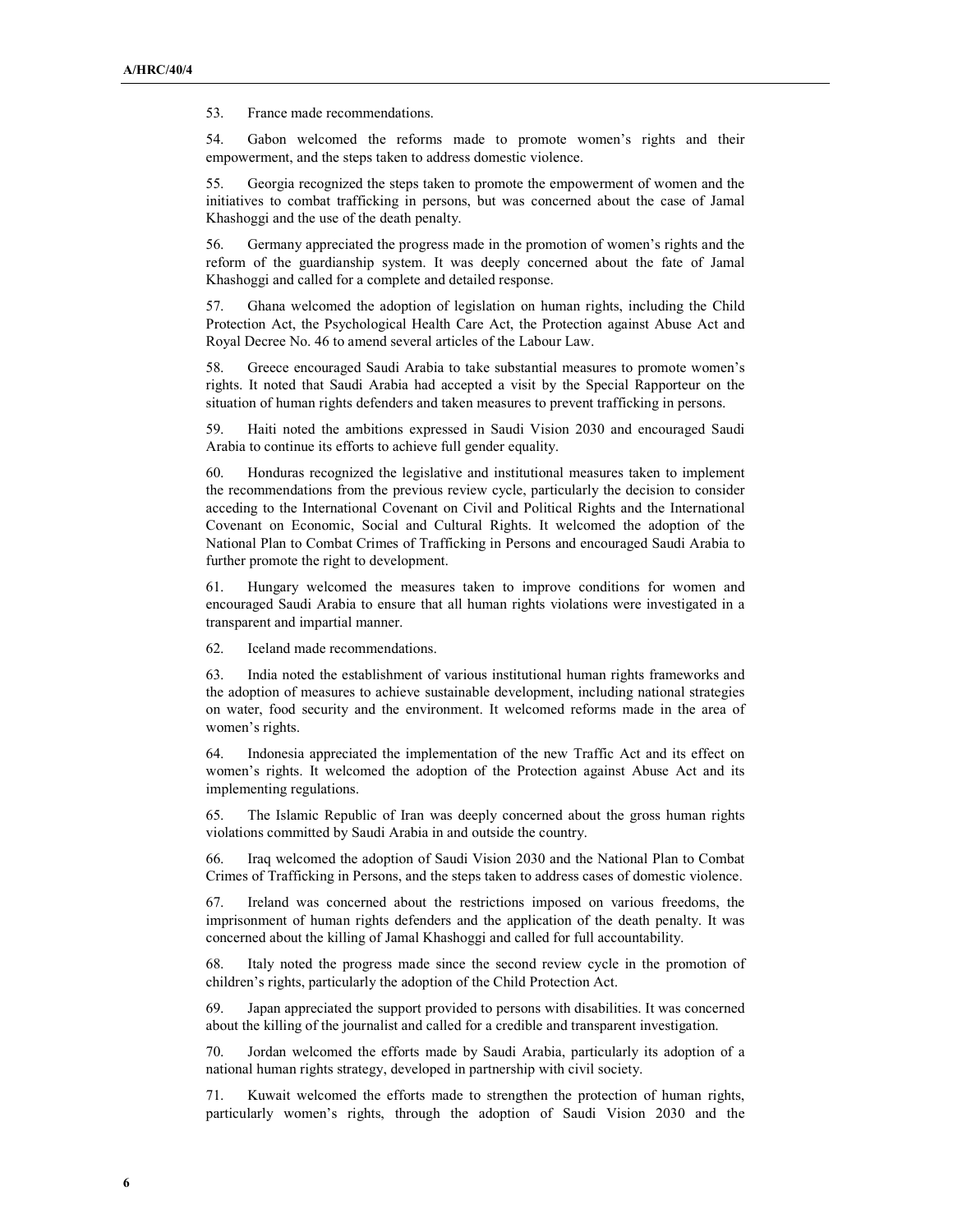establishment of the Justice Training Centre. It appreciated the preparation of the draft code of judicial rulings and urged Saudi Arabia to integrate the code into its criminal law.

72. Latvia noted that a high-level government committee was currently considering ratification of the International Covenant on Civil and Political Rights.

73. Lebanon commended the efforts made by Saudi Arabia to fulfil its international human rights obligations and accede to further instruments. It noted the adoption of Saudi Vision 2030 and the strengthening of national capacities.

74. Libya commended Saudi Arabia on its efforts to implement recommendations from the previous review cycle, particularly its adoption of a number of acts on issues such as the rights of women and children, health, disability, security, the judiciary and employment.

75. Liechtenstein was appalled by the disappearance and killing of Jamal Khashoggi.

76. Malaysia welcomed the legislative and institutional framework that had been put in place, the establishment of the Family Affairs Council and the passing of the Protection against Abuse Act.

77. Pakistan commended the promulgation of human rights laws and policies and the efforts made to empower women and promote gender equality, which had increased the number of women in decision-making positions.

78. Mauritania welcomed the efforts made to reinforce the legislative framework, including adopting a number of acts to protect human rights. It appreciated the progress made in the promotion of the rights of women, children and persons with disabilities.

79. Mexico recognized the adoption of acts to address issues relating to children, unemployment, mental health and violence.

Montenegro urged Saudi Arabia to eliminate violence and discrimination against women and to release and protect female human rights defenders. It also urged Saudi Arabia to cooperate with experts in the investigation of the death of Jamal Khashoggi.

81. Morocco commended the efforts made to combat corruption, terrorism and the spread of HIV/AIDS, and to promote the rights of women and children, improve education and strengthen gender equality.

82. Myanmar noted slight improvements, but remained concerned about the rights of women, girls and migrant workers, and about freedom to practise faith.

83. Nepal welcomed the implementation of Saudi Vision 2030. It appreciated the initiatives to promote and protect the well-being of women, children, elderly persons and persons with disabilities.

84. The Netherlands was concerned by the arrest and persecution of human rights defenders. It encouraged Saudi Arabia to reinforce the protection of women's rights within society.

85. New Zealand was concerned about restrictions on freedom of expression. It encouraged Saudi Arabia to ratify the International Covenant on Civil and Political Rights and to participate openly in the Turkish investigation into the death of Jamal Khashoggi.

86. Nigeria commended the implementation of the National Plan to Combat Crimes of Trafficking in Persons and the measures adopted to promote the rights of domestic workers.

87. Norway remained concerned about the deteriorating situation for human rights defenders and journalists and about the right to freedom of expression and assembly.

88. Oman commended Saudi Arabia for its positive engagement with the human rights system and for its adoption of laws aimed at improving economic and social conditions.

89. Maldives commended the efforts made to protect the rights of the child and the recent steps taken to promote the empowerment of women.

Peru noted the progress made in protecting the rights of women, children, persons with disabilities and migrants. It was concerned by the killing of Jamal Khashoggi.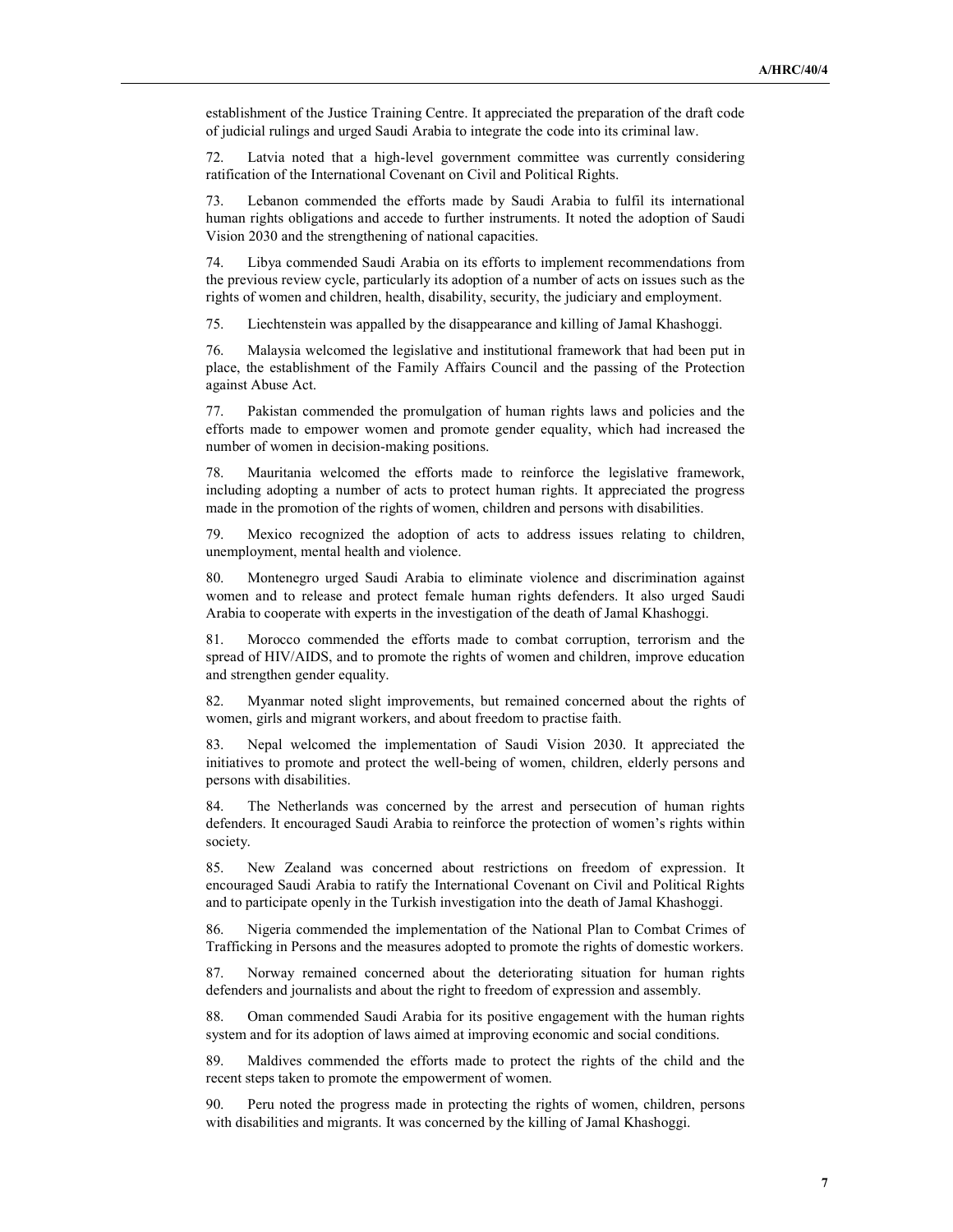91. The Philippines noted the efforts made to protect the rights of migrant workers and to promote a culture of human rights in partnership with OHCHR.

92. Poland noted the progress achieved in various areas, including women's rights, labour legislation and the social and economic human rights institutional framework.

93. Portugal welcomed the efforts made to protect the rights of children and women, particularly the ratification of the Minimum Age Convention, 1973 (No. 138) of the International Labour Organization.

94. Qatar denounced the unilateral coercive measures imposed on it by Saudi Arabia, and expressed concern regarding cases of arbitrary detention and enforced disappearance involving Qatari citizens.

95. The Republic of Korea noted the implementation of Saudi Vision 2030 and the efforts made to eliminate sexual harassment and protect the rights of persons with disabilities.

96. Romania noted the efforts made to improve the situation of women and to protect the rights of workers through the amendment of the Labour Law in 2015.

97. The Russian Federation noted the efforts made to ensure the participation of women in the social and political sphere. It expressed concern about the situation of prisoners and detained persons.

98. Senegal welcomed the adoption of Saudi Vision 2030 and the national strategy on human rights.

99. Serbia commended the adoption of Saudi Vision 2030 and the establishment of the Human Rights Commission and the National Society for Human Rights.

100. Singapore noted the efforts made to protect the rights of persons with disabilities, ensure quality education and achieve Saudi Vision 2030.

101. Slovenia welcomed the steps taken to promote gender equality, but remained concerned that the male guardianship system was still in place. It was concerned about the increase in the use of the death penalty and shocked by the killing of Jamal Khashoggi.

102. Spain thanked Saudi Arabia for its participation in the universal periodic review.

103. The State of Palestine noted the efforts made to protect human rights through accession to human rights instruments, through development and through combating human trafficking. It welcomed the adoption of Saudi Vision 2030.

104. The Sudan commended the adoption of Saudi Vision 2030, and noted the efforts made to ensure economic prosperity, protect women and children and strengthen civil society.

105. Sweden remained concerned about several human rights issues, including the case of Jamal Khashoggi. It noted that some progress had been made to improve the situation of women.

106. Switzerland commended the efforts made to promote the rights of women, but noted that discrimination against women still occurred. It was concerned that persons were persecuted for exercising their right to freedom of expression.

107. Thailand noted the efforts made to promote gender equality and to protect the rights of children, persons with disabilities, older persons and migrant workers.

108. Tunisia welcomed the adoption of laws and decrees, the establishment of a national human rights institution and the efforts made to protect children, prevent harassment and combat trafficking in persons.

109. Ukraine commended the efforts made to combat trafficking in persons, ensure quality education and freedom of religion, and guarantee the rights of migrant workers. It welcomed the commitment made by Saudi Arabia to investigate the case of Jamal Khashoggi.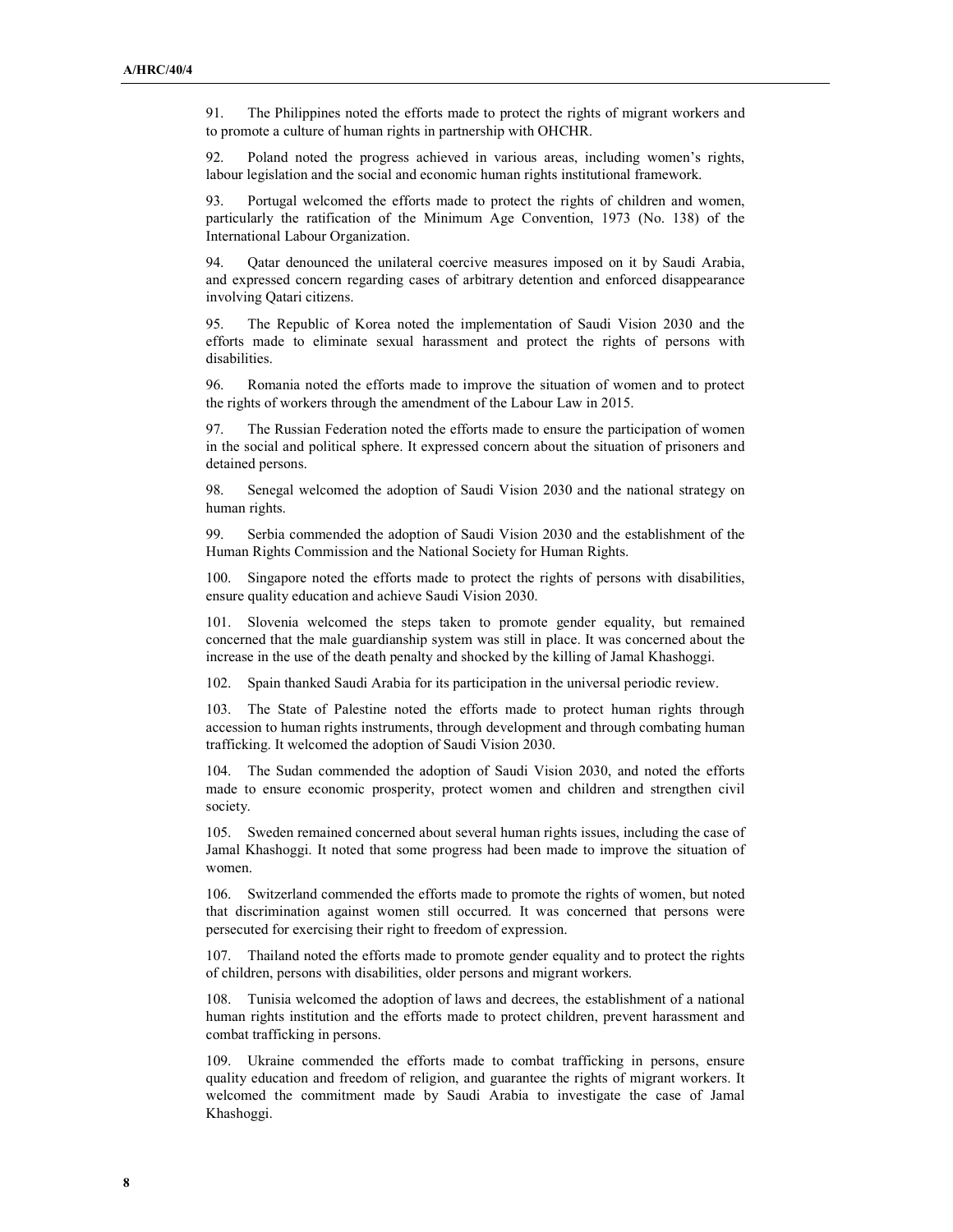110. The United Arab Emirates noted several institutional improvements, including the establishment of an office to receive human rights complaints, a training centre and units to address corruption and cybercrime.

111. The United Kingdom was concerned about the deteriorating human rights situation. Progress on women's rights had been overshadowed by constriction of the political space and the murder of Jamal Khashoggi, which was of particular concern.

112. The United States condemned the premeditated killing of Jamal Khashoggi and emphasized the importance of holding those responsible to account.

113. Uruguay noted the progress made in protecting the rights of women. It expressed concern at the reported increase in the use of the death penalty.

114. Afghanistan welcomed the progress made by Saudi Arabia in developing its legal framework and policies for better protecting and promoting human rights. It regretted that Saudi Arabia had not implemented recommendations made during the previous review cycle.

115. The delegation explained that the Juveniles Act contained the statutory measures necessary for dealing with juvenile offenders. Article 15 of the Act stipulated that if a crime committed by a juvenile was punishable by death, the sentence would be reduced to a maximum of 10 years of imprisonment in the appropriate centre.

116. The delegation explained that the laws of Saudi Arabia guaranteed freedom of opinion and expression to everyone without discrimination. Just as human rights were integrated and interconnected, so the national laws guaranteed that other rights were protected, too. The principle of statutory limitations on freedom of expression had been adopted, in line with the relevant international standards, to ensure that the application of that right did not have an adverse impact. The delegation pointed out the national laws that protected freedom of expression and opinion. The King Abdulaziz Centre for National Dialogue played an important role in the promotion of freedom of opinion and expression. National legislation stipulated that all State bodies must provide redress, without discrimination, to any person whose rights guaranteed by the laws of Saudi Arabia had been violated.

117. Under the provisions of the Labour Law, the dignity of workers and the rights and duties of both parties in an employment contract were preserved. There was no sponsorship (kafala) system in place for migrant workers.

118. The delegation highlighted the pioneering role played by Saudi Arabia in providing relief and humanitarian aid to Yemen and to distressed and needy persons all over the world. The King Salman Humanitarian Aid and Relief Centre was dedicated to international humanitarian aid and relief and had provided a large amount of humanitarian aid to Yemen.

119. The delegation explained that accession to the International Covenant on Civil and Political Rights and the International Covenant on Economic, Social and Cultural Rights was still under consideration, with the assurance that there was no legislative vacuum that could either obstruct or delay the implementation of human rights.

120. With regard to the freedom of religious practice and religious tolerance, the values of tolerance, coexistence, moderation and righteousness prevailed in Saudi society. The King Abdulaziz Centre for National Dialogue had conducted several activities to promote those values.

121. In conclusion, the delegation welcomed delegates' commendation of the progress achieved by Saudi Arabia in the field of human rights, particularly with regard to its implementation of the recommendations made during the second review cycle. The delegation expressed its gratitude for the objective remarks and recommendations that had been presented and confirmed that they would be taken into consideration. It emphasized that the Kingdom was moving forward towards achieving the highest levels of human rights protection.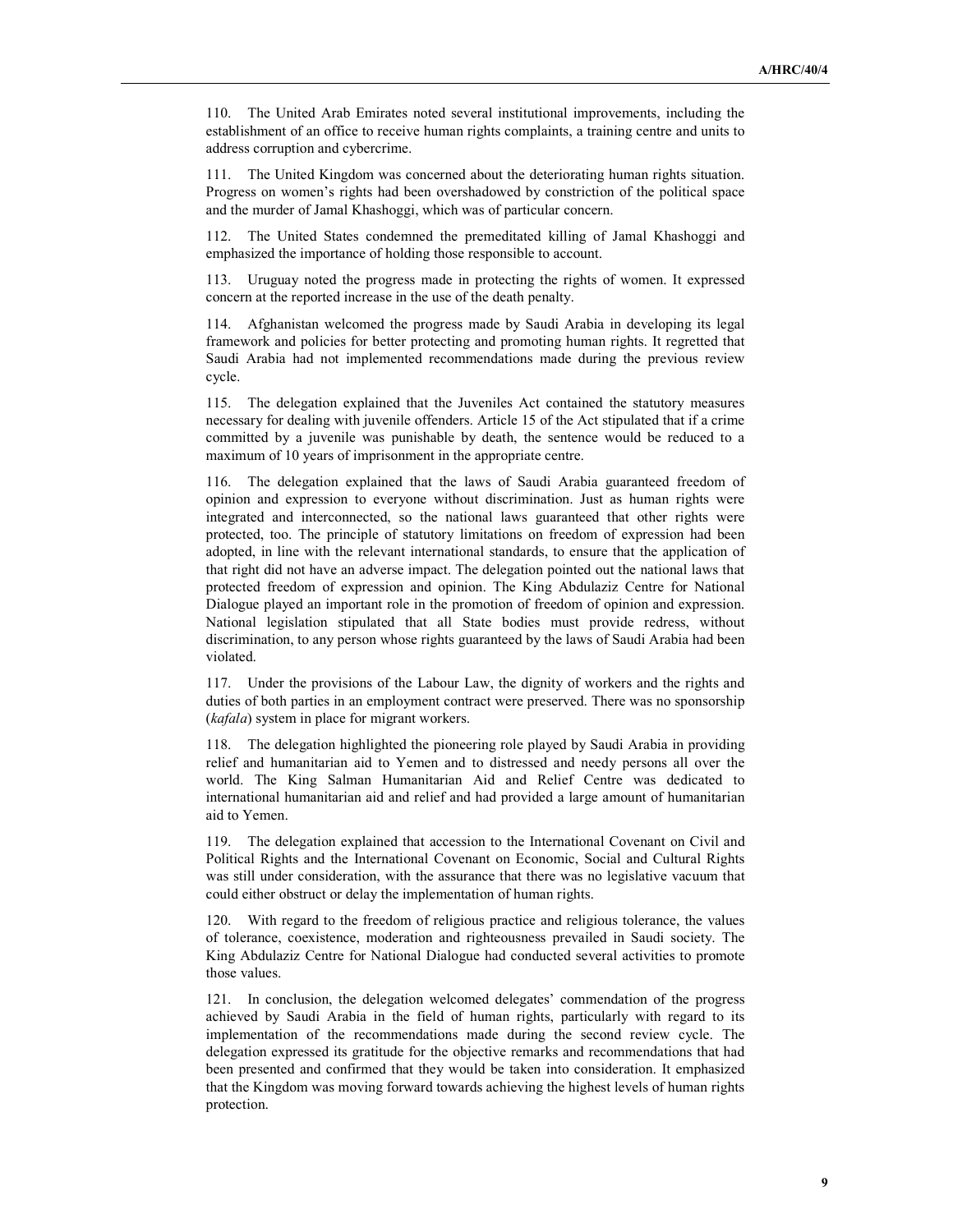## II. Conclusions and/or recommendations

122. The following recommendations will be examined by Saudi Arabia, which will provide responses in due time, but no later than the fortieth session of the Human Rights Council.

122.1 Continue to accede to additional international treaties on human rights (State of Palestine);

122.2 Give continuity to the work of the high-level government commission in order to evaluate the possibility of acceding to the International Covenant on Civil and Political Rights and the International Covenant on Economic, Social and Cultural Rights, with the objective of ensuring the commitments to the full respect for human rights (Plurinational State of Bolivia);

122.3 Ratify the International Covenant on Civil and Political Rights (Mexico) (France) (Morocco) (Latvia) (Estonia) (Portugal); Accede to the International Covenant on Civil and Political Rights (Costa Rica) (Ukraine) (Romania); Become a party to the International Covenant on Civil and Political Rights (New Zealand);

122.4 Consider acceding to the International Covenant on Civil and Political Rights (Côte d'Ivoire) (Afghanistan); Continue considering accession to the International Covenant on Civil and Political Rights (Tunisia);

122.5 Ratify the International Covenant on Economic, Social and Cultural Rights (Mexico) (France) (Morocco) (Portugal); Accede to the International Covenant on Economic, Social and Cultural Rights (Costa Rica) (Ukraine); Become a party to the International Covenant on Economic, Social and Cultural Rights (New Zealand);

122.6 Consider accession to the International Covenant on Economic, Social and Cultural Rights (Afghanistan); Continue considering accession to the International Covenant on Economic, Social and Cultural Rights (Tunisia);

122.7 Ratify the International Convention for the Protection of All Persons from Enforced Disappearance (Mexico);

122.8 Ratify the International Convention on the Protection of the Rights of All Migrant Workers and Members of Their Families (Mexico);

122.9 Set a clear time frame for the ratification without reservation of the International Covenant on Civil and Political Rights, the International Covenant on Economic, Social and Cultural Rights, the Optional Protocol to the Convention against Torture and Other Cruel, Inhuman or Degrading Treatment or Punishment and the Optional Protocol to the Convention on the Elimination of All Forms of Discrimination against Women, and review all reservations to the Convention on the Rights of the Child and the International Convention on the Elimination of All Forms of Racial Discrimination (Czechia);

122.10 Consider accession to the International Convention on the Protection of the Rights of All Migrant Workers and Members of Their Families (Afghanistan);

122.11 Accelerate the process of ratification of the International Covenant on Economic, Social and Cultural Rights and the International Covenant on Civil and Political Rights (Burundi);

122.12 Ratify and ensure implementation of the International Covenant on Civil and Political Rights and the International Covenant on Economic, Social and Cultural Rights (Islamic Republic of Iran);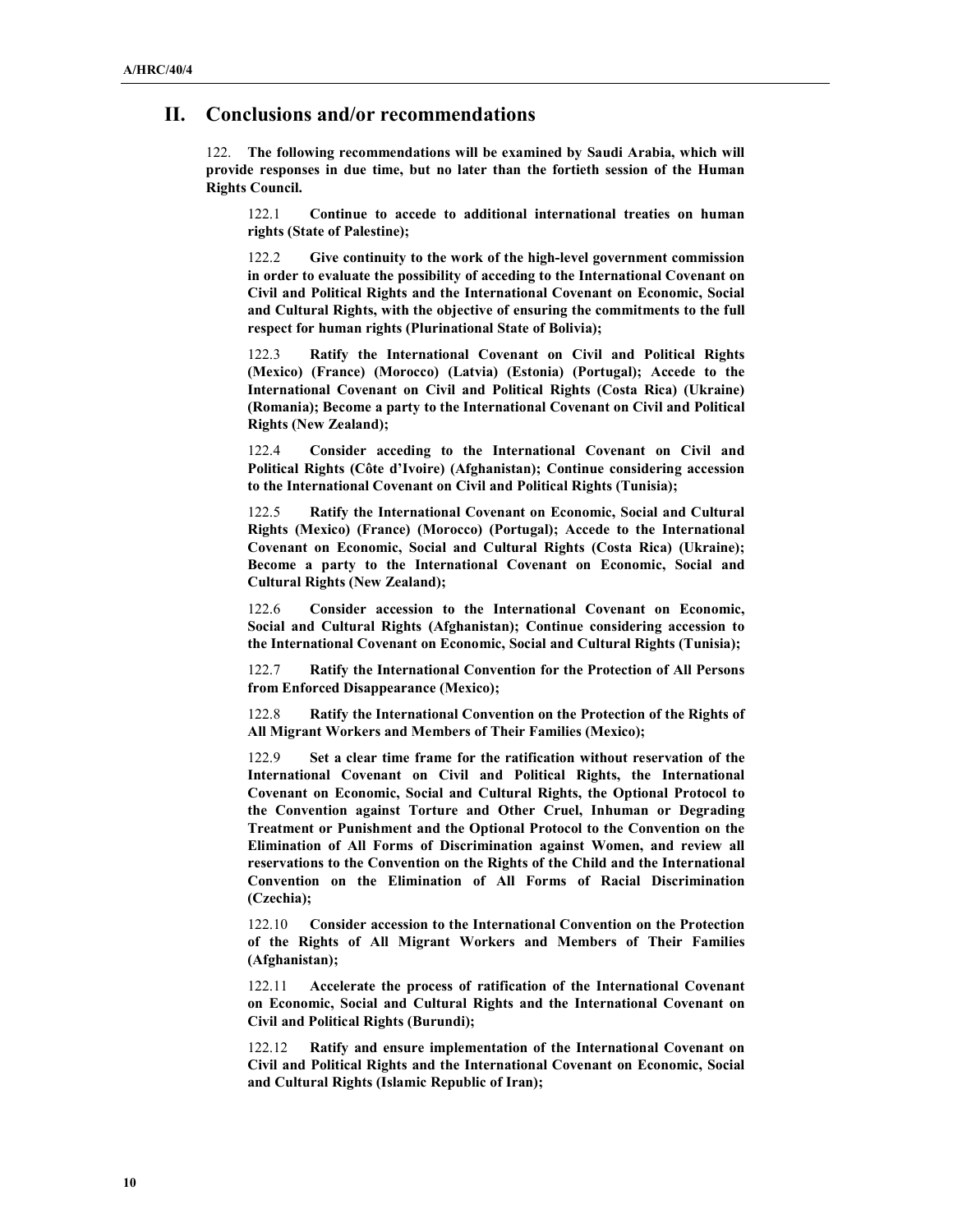122.13 Ratify the Second Optional Protocol to the International Covenant on Civil and Political Rights, aiming at the abolition of the death penalty (Estonia);

122.14 Ratify the International Covenant on Civil and Political Rights, and allow for the full applicability of articles 20 and 21 of the Convention against Torture and Other Cruel, Inhuman or Degrading Treatment or Punishment (Austria);

122.15 Continue efforts towards accession to the relevant international instruments of civil, political and cultural rights (Iraq);

122.16 Accede to international human rights treaties such as the International Covenant on Economic, Social and Cultural Rights (Myanmar);

122.17 Continue implementing the recommendations accepted in the universal periodic reviews of 2009 and 2013, and in particular, ratify the two International Covenants on Human Rights (Spain);

122.18 Ratify the Second Optional Protocol to the International Covenant on Civil and Political Rights and take immediate measures, in the interim, to eradicate the death penalty, especially prohibiting the execution of minors or adults who committed crimes when they were minors (Uruguay);

122.19 Ratify the Optional Protocol to the Convention on the Elimination of All Forms of Discrimination against Women (Croatia);

122.20 Ratify the Optional Protocol to the Convention against Torture and Other Cruel, Inhuman or Degrading Treatment or Punishment (Chile);

122.21 Ratify the Optional Protocol to the Convention against Torture and Other Cruel, Inhuman or Degrading Treatment or Punishment (Denmark);

122.22 Define and criminalize torture in line with the Convention against Torture and Other Cruel, Inhuman or Degrading Treatment or Punishment and ratify its Optional Protocol (Hungary);

122.23 Ratify the human rights instruments to which it is not yet a party, in particular the International Convention on the Protection of the Rights of All Migrant Workers and Members of Their Families, the International Convention for the Protection of All Persons from Enforced Disappearance; and the Optional Protocol to the Convention against Torture and Other Cruel, Inhuman or Degrading Treatment or Punishment (Honduras);

122.24 Consider ratifying the International Convention on the Protection of the Rights of All Migrant Workers and Members of Their Families (Ghana);

122.25 Show leadership in the Cooperation Council for the Arab States of the Gulf by ratifying the International Convention on the Protection of the Rights of All Migrant Workers and Members of Their Families and the Domestic Workers Convention, 2011 (No. 189) of the International Labour Organization (Haiti);

122.26 Consider acceding to the International Convention on the Protection of the Rights of All Migrant Workers and Members of Their Families (Indonesia);

122.27 Consider accelerating its processes towards accession to and ratification of more core human rights conventions, including the International Convention on the Protection of the Rights of All Migrant Workers and Members of Their Families (Philippines);

122.28 Ratify, as early as possible, the International Convention for the Protection of All Persons from Enforced Disappearance (Japan);

122.29 Ratify the Convention relating to the Status of Refugees, the Protocol relating to the Status of Refugees, the Convention relating to the Status of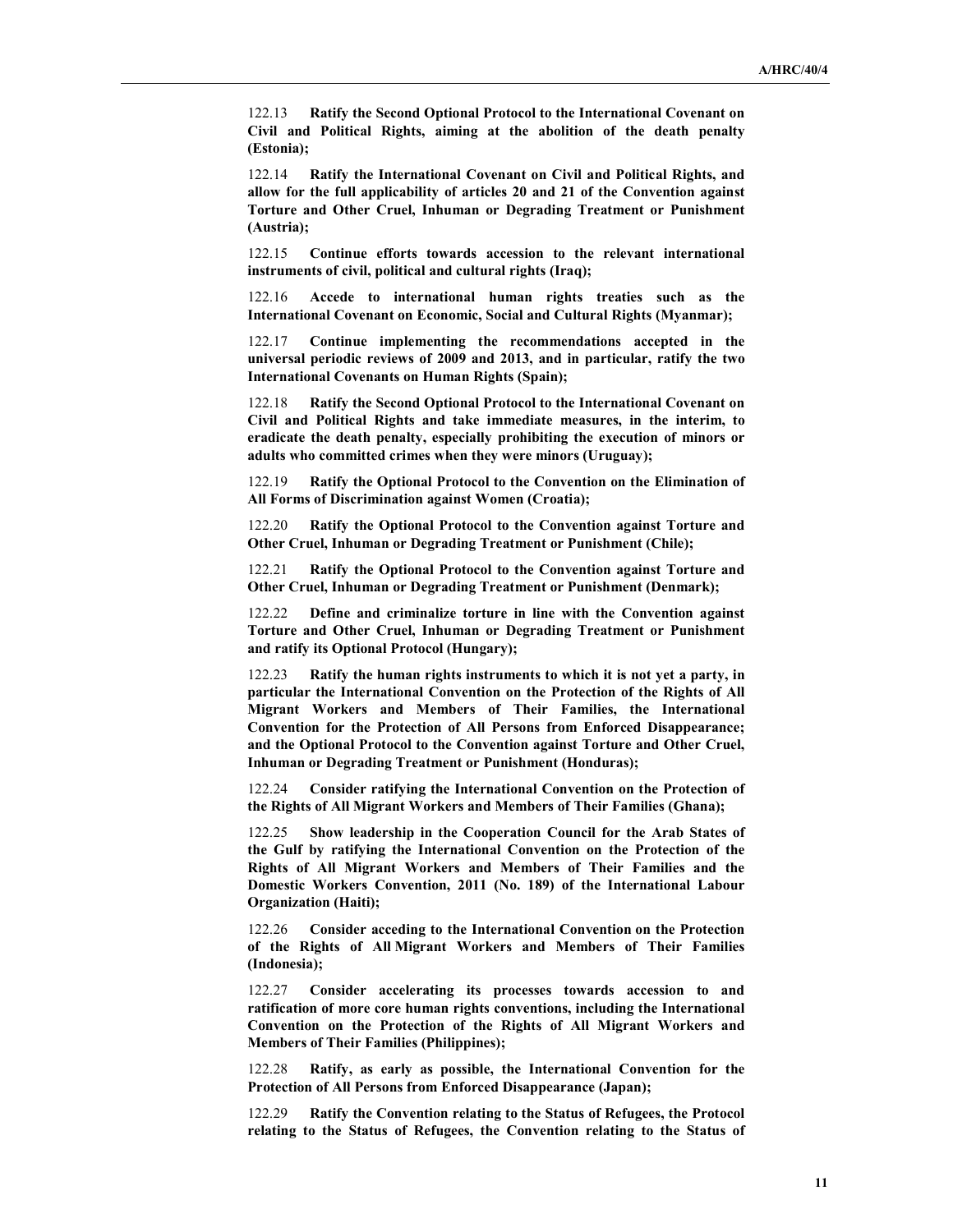Stateless Persons and the Convention on the Reduction of Statelessness (Honduras);

122.30 As previously recommended, consider ratification of the Rome Statute of the International Criminal Court (Latvia);

122.31 Ratify the Rome Statute of the International Criminal Court as well as the Kampala amendments to the Rome Statute (Liechtenstein);

122.32 Withdraw the reservations to the Convention on the Elimination of All Forms of Discrimination against Women and take actions to modify discriminatory attitudes towards women, such as the male guardianship system (Czechia);

122.33 Repeal its reservations to the Convention on the Elimination of All Forms of Discrimination against Women and eliminate domestic provisions regulating legal capacity, divorce, guardianship systems and inheritance that currently discriminate against women, and advance women's and girls' sexual and reproductive health and rights (Estonia);

122.34 Withdraw its reservation to the Convention on the Elimination of All Forms of Discrimination against Women, which gives precedence to sharia law (Liechtenstein);

122.35 Consider further amendments to its legal frameworks in compliance with international human rights standards (Afghanistan);

122.36 Implement the recommendations presented by human rights treaty bodies (Bahrain);

122.37 Continue engaging with the Committee on the Elimination of Discrimination against Women and implementing all its recommendations on remaining issues, especially the withdrawal of the general reservation to the Convention on the Elimination of All Forms of Discrimination against Women (Finland);

122.38 Intensify cooperation with special procedure mandate holders (Georgia);

122.39 Cooperate fully with human rights mechanisms, including by issuing a standing invitation to special procedure mandate holders of the Human Rights Council (Germany);

122.40 Set a date for a visit by the Special Rapporteur on the situation of human rights defenders (Greece);

122.41 As previously recommended, consider strengthening cooperation with the special procedure mandate holders of the Human Rights Council by responding positively to pending visit requests, and consider the extension of a standing invitation to all special procedure mandate holders (Latvia);

122.42 Strengthen international and regional cooperation in the area of human rights (Sudan);

122.43 Immediately lift the unilateral coercive measures imposed on Qatar (Qatar);

122.44 Continue to work on amending and developing domestic laws in line with international human rights standards (Lebanon);

122.45 Create high quality institutions to ensure the measuring of progress made in the area of human rights (Sudan);

122.46 Intensify efforts to develop a human rights education system and to strengthen the culture of human rights (Uzbekistan);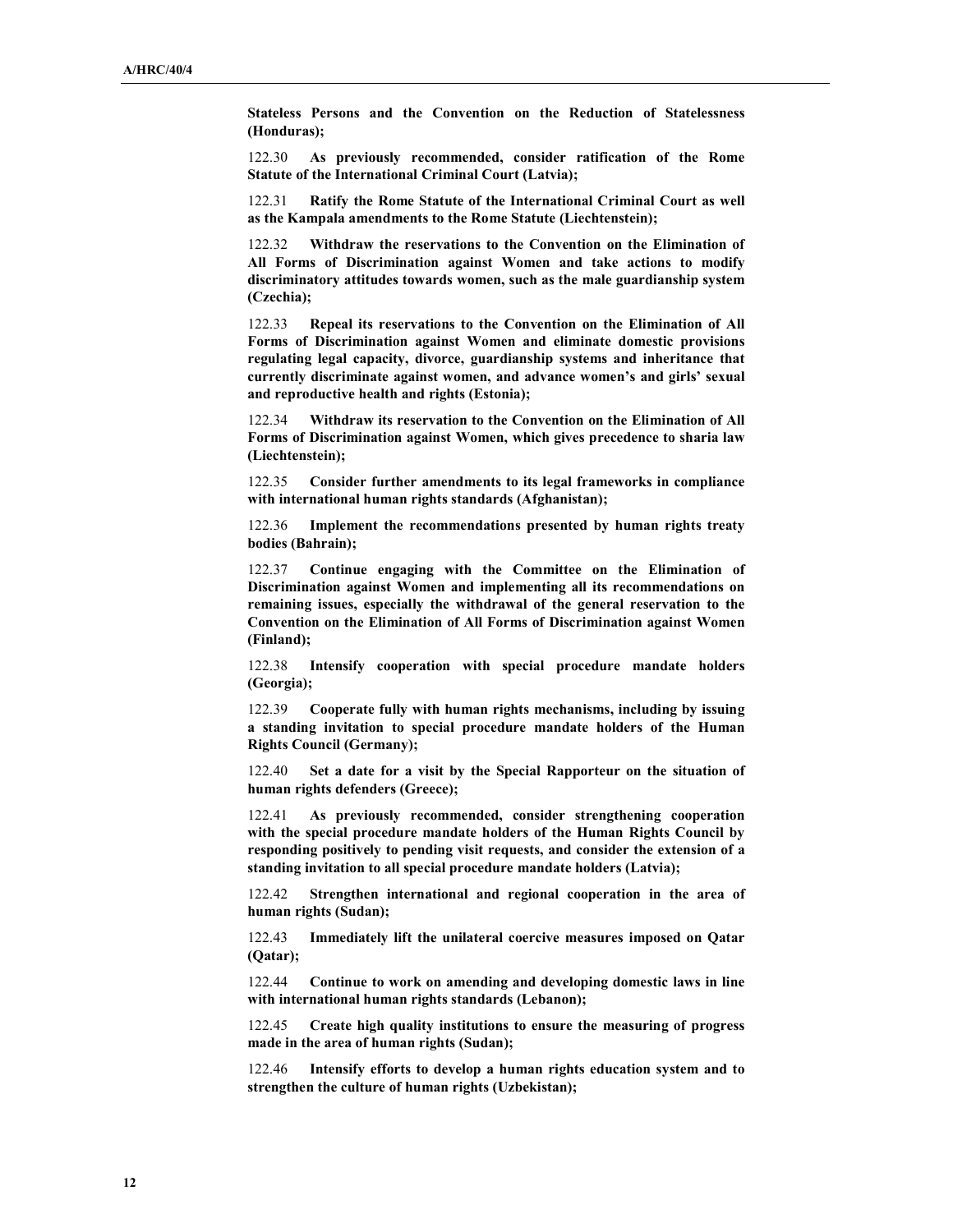122.47 Continue the implementation of national plans and policies that are designed to promote and protect human rights in the country (Brunei Darussalam);

122.48 Adopt a national strategy for equality between women and men and women's empowerment, as well as a corresponding plan of action (Côte d'Ivoire);

122.49 Guarantee due process and ensure that the law enforcement system is not abused to harass individuals (Czechia);

122.50 Broaden the establishment of mechanisms for receiving and monitoring complaints related to domestic violence, protect victims and provide them with justice and rehabilitation as well as all forms of assistance, including legal assistance (Djibouti);

122.51 Guarantee the compatibility of the national human rights strategy with international standards, especially those core human rights treaties to which Saudi Arabia is a party (Egypt);

122.52 Intensify training programmes related to the human rights treaties which Saudi Arabia has joined (Kuwait);

122.53 Continue cooperation with OHCHR on mainstreaming human rights education and training (Philippines);

122.54 Continue measures to strengthen the capacity of national human rights protection mechanisms (Uzbekistan);

122.55 Establish a national human rights plan with the support of the international community (Costa Rica);

122.56 Increase the independence of and allocate more resources to its Human Rights Commission in order to bring it into line with the Paris Principles (Republic of Korea);

122.57 Expedite efforts for the proposed formulation of its national human rights strategy to protect and promote human rights (Pakistan);

122.58 Expand programmes and educational curricula on human rights principles (Iraq);

122.59 Continue to strengthen efforts to promote human rights education in the country (Maldives);

122.60 Develop statistical indicators to enable the measuring of progress in the field of promotion and protection of human rights, and identify challenges and gaps in the legislative and judicial system to ensure that the national human rights strategies comply with international standards (Egypt);

122.61 Implement the memorandum of understanding on technical cooperation concluded recently between Saudi Arabia and the International Organization for Migration to strengthen cooperation in combating and preventing human trafficking (Bangladesh);

122.62 Consider developing legislation countering hate speech and all forms of discrimination (Lebanon);

122.63 Continue efforts to promote gender equality (Morocco);

122.64 Work towards eliminating all forms of gender-based discrimination (Liechtenstein);

122.65 Ensure women's equality with men before the law and the enjoyment of all human rights, including the rights to freedom of movement, education, employment, marriage, and protection from violence in the home and family (Iceland);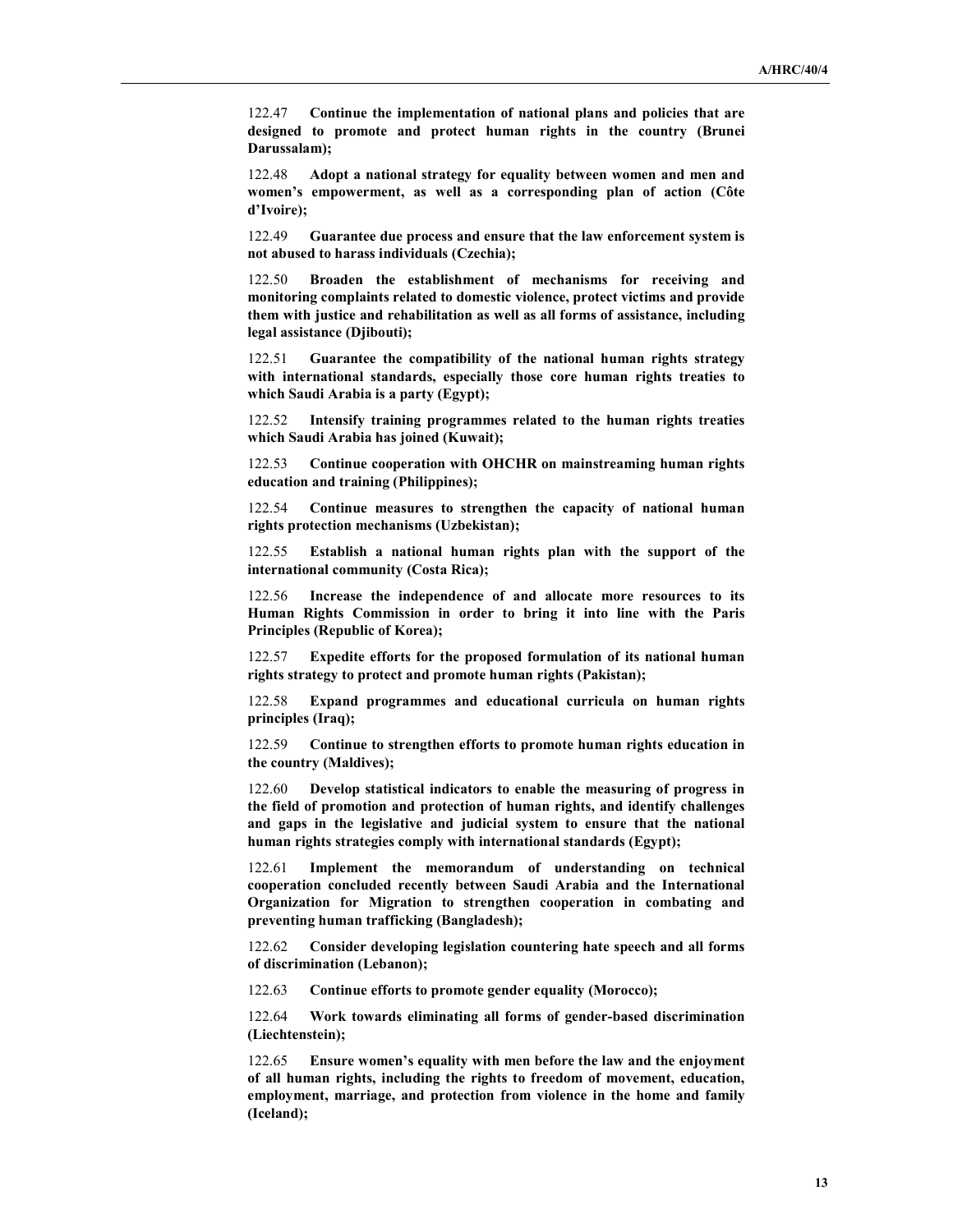122.66 Ensure women's equality with men before the law in the enjoyment of all human rights, including the rights of freedom of movement, education, employment, marriage and redress for violations (Belgium);

122.67 Consider including measures aimed at ensuring increased efficiency and accountability of public services in its national development strategy (Azerbaijan):

122.68 Ensure humanitarian assistance reaches Yemenites in need (Australia);

122.69 Work with other implicated parties to facilitate a permanent and peaceful end to the conflict in Yemen (Canada);

122.70 Continue the appreciated humanitarian efforts of the King Salman Humanitarian Aid and Relief Centre (Yemen);

122.71 Ensure full and total consideration of international humanitarian law (France);

122.72 Strengthen its compliance with international humanitarian law in its actions taken outside of its territory (Peru);

122.73 Take all possible additional measures to protect civilians in Yemen and ensure unimpeded humanitarian and commercial access to Yemen (Germany);

122.74 Take all necessary measures to reach a peaceful political solution to the conflict in Yemen, in collaboration with all the parties concerned and with the support of the United Nations (Haiti);

122.75 Immediately halt the conflict in Yemen and implement the recommendations made by the Group of Eminent International and Regional Experts on Yemen (Iceland);

122.76 Respect the right to self-determination of Yemeni people and make all efforts to arrive at a peaceful solution to the conflict (Islamic Republic of Iran);

122.77 Stop committing war crimes and end the serious violation of international humanitarian and human rights law, including all attacks against civilians and civilian targets; and also provide remedies and effective reparation to all victims and their families in Yemen (Islamic Republic of Iran);

122.78 End immediately the blockade of Yemen and respect international humanitarian law, and allow and facilitate rapid and unimpeded passage of humanitarian relief for civilians in need, especially innocent children (Islamic Republic of Iran);

122.79 Fully cooperate with the United Nations human rights mechanisms to investigate allegations of violations of international humanitarian and human rights law in Yemen (Islamic Republic of Iran);

122.80 Protect civilians, particularly children, in all military operations in Yemen, take precautionary measures and prevent indiscriminate use of force (Liechtenstein);

122.81 Create legal mechanisms which would allow full, impartial and independent inquiries into human rights violations committed by the coalition forces while conducting operations in Yemen, accompanied by implementation of an on-the-ground, real time mechanism to help avoid civilian victims (Poland);

122.82 Continue implementation of Saudi Vision 2030 to promote sustainable economic and social development so as to lay a solid foundation for the people to enjoy all human rights (China);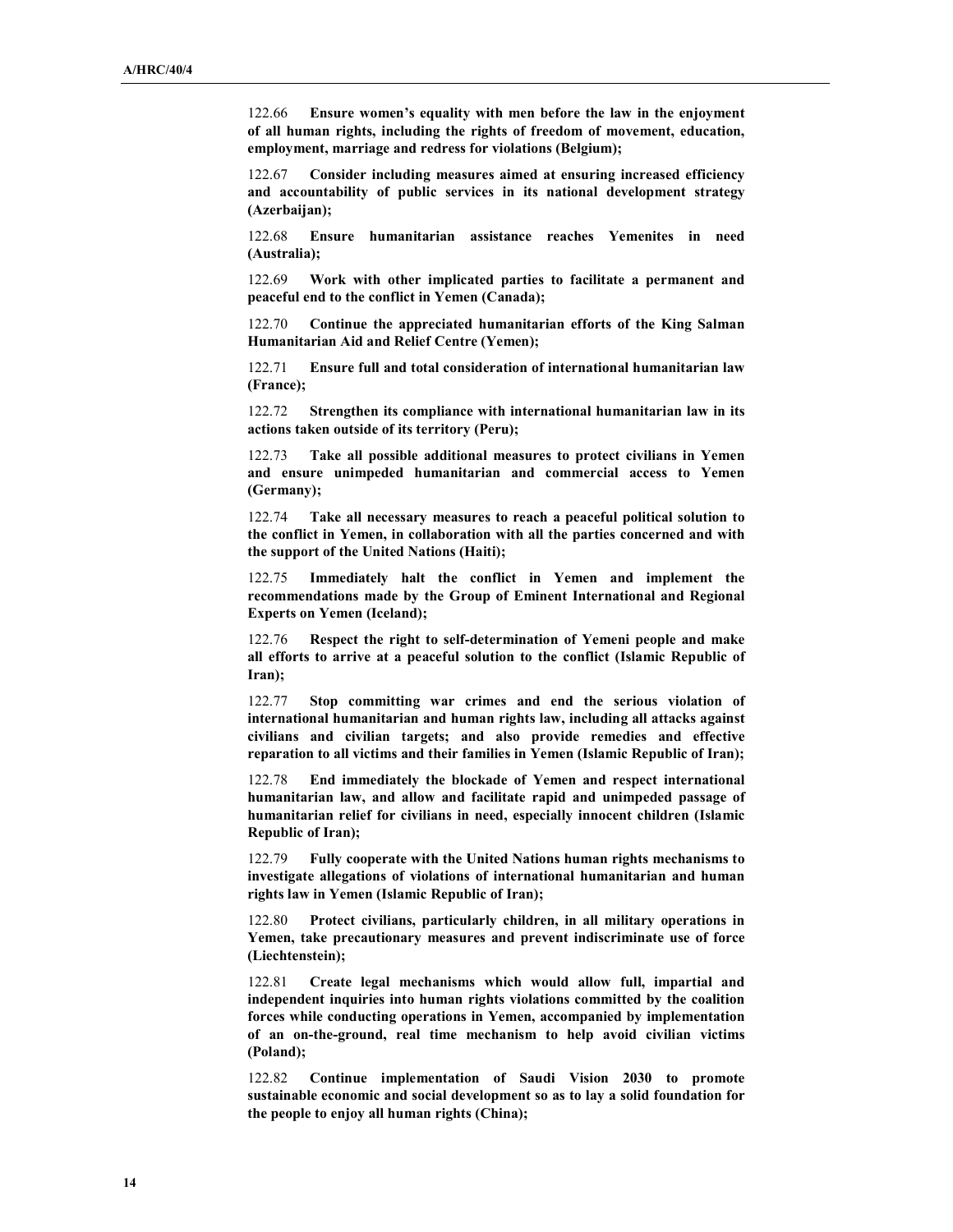122.83 Continue working to improve the living standards of the population with the implementation of Saudi Vision 2030 (Cuba);

122.84 Pursue efforts to promote the right to development, including the effective implementation of Saudi Vision 2030, and adopt a human rights approach when enforcing this vision (Jordan);

122.85 Continue to make progress in the implementation of Saudi Vision 2030 (Oman);

122.86 Complement the ambitious agenda for sustainable development and social reforms (Poland);

122.87 Remove provisions in the 2017 counter-terrorism law that call for incommunicado detention (Canada);

122.88 Reform the laws on counter-terrorism, anti-cybercrime and associations, as well as the law on press and publications, to guarantee the right to freedom of speech and expression and freedom of peaceful association, to fully reflect commitments under international human rights law (Finland);

122.89 Put an end immediately to financing terrorist groups such as the Mojahedin-e-Khalq Organization, Al-Ahwaz and Jaish-ul-Adl in our region and stop the expansion of takfiri ideology (Islamic Republic of Iran);

122.90 Ensure that the country's counter-terrorism legislation complies with international human rights norms, including by revising the broad definition of terrorism and no longer making it applicable to non-violent expressions (Norway);

122.91 Amend the legal definition of terrorism to ensure that it does not lead to the prosecution of women's rights defenders, non-violent human rights activists, political dissenters and other persons merely for exercising their human rights (Austria);

122.92 Ensure that the treatment of persons suspected of acts of terrorism strictly complies with international human rights law and abolish the public prosecutor's discretion to forbid detainees' access to a lawyer (Austria);

122.93 Narrowly define "terrorist", "terrorism", and "public order" in the counter-terrorism and cybercrime laws so as not to criminalize expression, association or peaceful assembly (United States of America);

122.94 Abolish the death penalty and until then place an interim moratorium on imposing and enforcing the death penalty while also introducing a legally binding age of minority (Australia);

122.95 Adopt an official moratorium on the death penalty and revise provisions that call for its mandatory imposition or its application for crimes not involving intentional killing (Brazil);

122.96 Adopt a moratorium on the application of the death penalty, in particular for those who were minors at the time of committing the crime (Chile);

122.97 Start a review of criminal legislation in order to reduce the crimes for which the death penalty can be applied (Chile);

122.98 Urgently adopt a moratorium on the application of the death penalty (Costa Rica);

122.99 Reduce the number of offences punishable by death, commencing with non-violent drug smuggling, and abolish the death penalty for minors (Cyprus);

122.100 Outlaw the death penalty for crimes committed by persons under the age of 18 and for non-serious crimes, such as adultery or protest-related crimes (Czechia);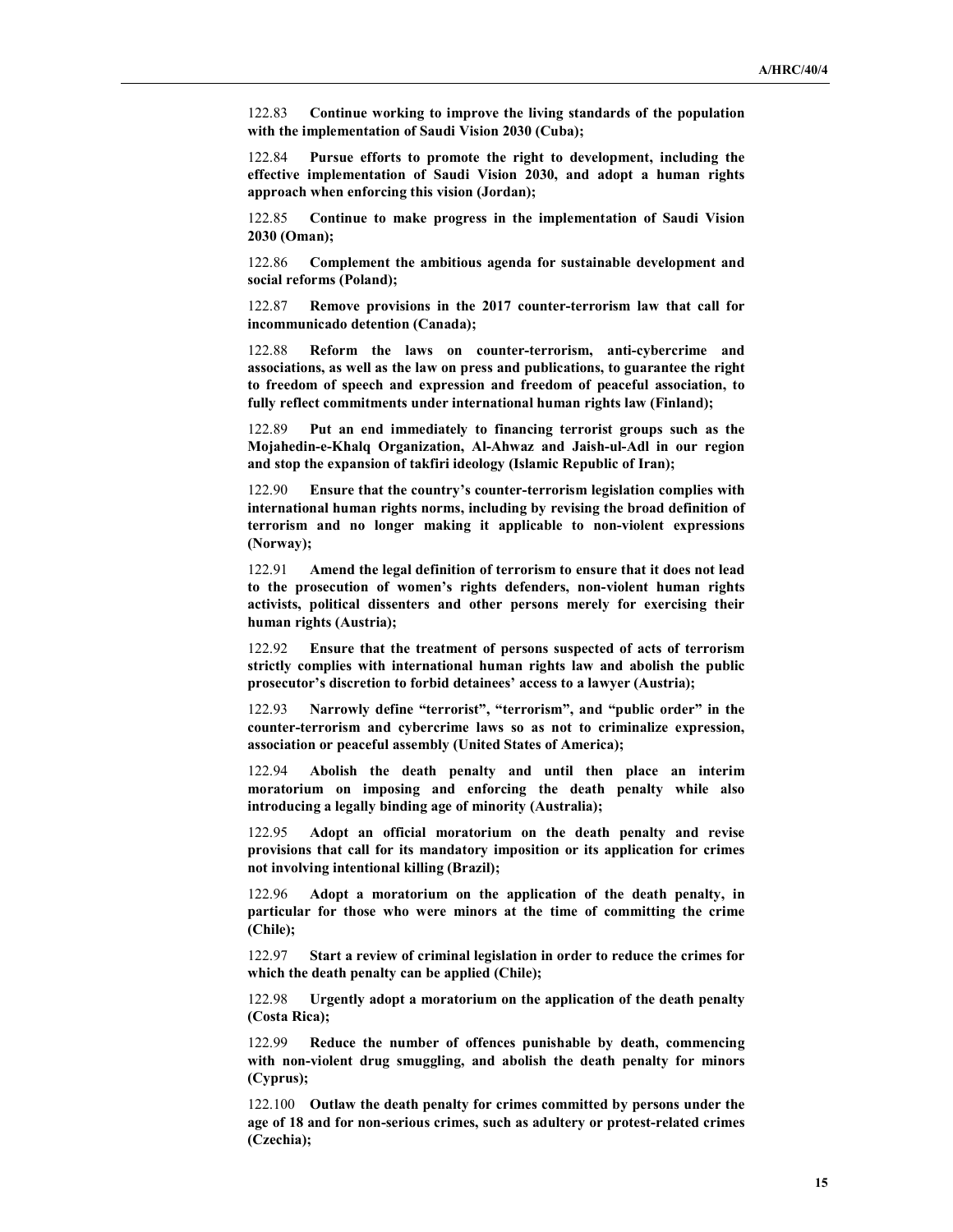122.101 Declare a moratorium on the death penalty with a view to its abolition and expressly prohibit the condemnation of minors to the death penalty in accordance with the Convention on the Rights of the Child, that Saudi Arabia has ratified (France);

122.102 Consider the establishment of a moratorium on the death penalty (Georgia); Consider introducing a moratorium on the death penalty (Italy);

122.103 Announce a moratorium on the use of the death penalty with a view to its eventual abolition (Ireland); Establish a full moratorium on the use of the death penalty, with a view to its abolition (Mexico); Impose a moratorium on the use of capital punishment with a view to abolishing it (Sweden); Establish a moratorium on executions as a step towards abolishing the death penalty (Norway); Establish a moratorium on the death penalty (Iceland);

122.104 Immediately declare a moratorium on the death penalty (Slovenia);

122.105 Adopt a moratorium on executions of persons condemned to the death penalty as a step prior to the abolition of the death penalty, as recommended previously (Spain);

122.106 Establish a moratorium on executions of death penalties with a view to its complete abolishment and commute all existing death sentences (Liechtenstein);

122.107 Forgo the application of the death penalty or at least restrict it to the most serious crimes (Germany);

122.108 Take the necessary measures to remove the death penalty from its national legislation and establish an official moratorium on all executions (Argentina);

122.109 Abolish the death penalty and amend laws imposing a mandatory death sentence (Montenegro);

122.110 Ensure that capital punishment is not imposed; ensure strict compliance with the Convention on the Rights of the Child prohibiting the death penalty for offences committed below the age of 18, and review the cases of prisoners currently under a death sentence with the aim of commuting their sentences (Austria);

122.111 Place an absolute ban on death sentences against persons below the age of 18 at the time when the offence was committed (New Zealand);

122.112 Amend the Juveniles Act in order to prohibit the death penalty for all persons under 18 at the time of committing the offence, in line with article 37 of the Convention on the Rights of the Child (Belgium);

122.113 Prohibit the application of the death penalty to minors (Argentina);

122.114 Abolish the death penalty and adopt an immediate de facto moratorium, especially for individuals under 18 years of age (Portugal);

122.115 Abolish the death penalty and corporal punishment (Switzerland);

122.116 Adopt further steps to prevent torture, cruel and degrading treatment in prisons and detention centres (Belarus);

122.117 Implement legal reforms to ensure proper legal process and to prevent secret and indefinite detention (Australia);

122.118 Abolish all forms of corporal punishment for all persons, including children and detainees, in all settings (Estonia);

122.119 Repeal laws that allow stoning, amputation, and flogging of children (Montenegro);

122.120 Continue efforts to prevent harassment-related crimes (Malaysia);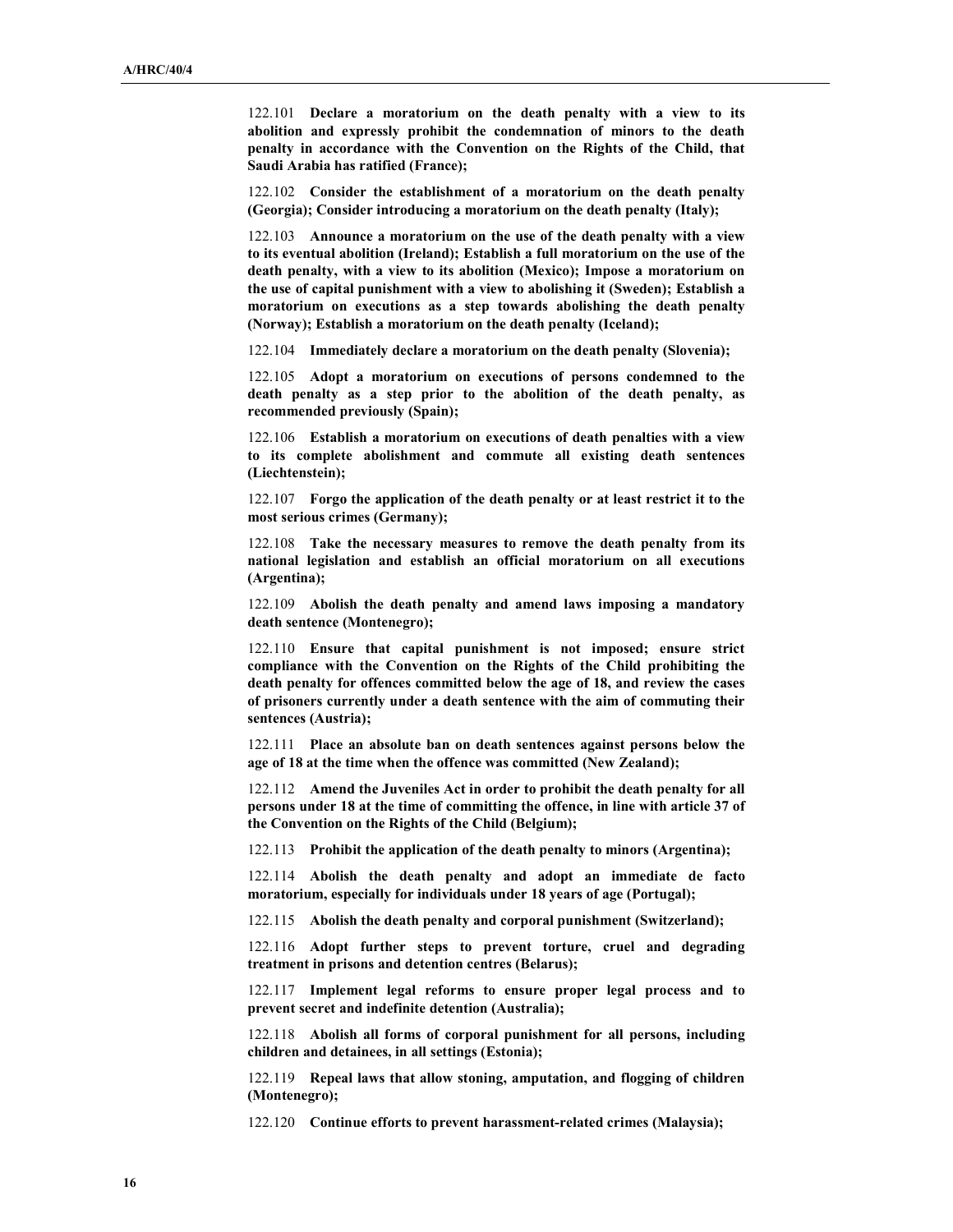122.121 Continue with the good practice of establishing the website on the online network called "nafitha tawasul" (window of communication), that provides public information on persons detained in connection with security procedures; and promote this initiative during the exchange of best governmental practices in the field of human rights (Jordan);

122.122 Consider the possibility of providing support through contributions to the United Nations voluntary trust fund for victims of trafficking in persons, especially women and children (Belarus);

122.123 Redouble its efforts to eradicate human trafficking (Burundi);

122.124 Continue the efforts made to combat trafficking in human beings, particularly the exploitation of children and women, by fully implementing the National Plan to Combat Crimes of Trafficking in Persons (2017–2020) (Djibouti);

122.125 Accelerate the efforts to implement the National Plan to Combat Crimes of Trafficking in Persons (2017–2020) (Georgia);

122.126 Do not relent in efforts to combat human trafficking (Nigeria);

122.127 Continue its activities to combat human trafficking (Azerbaijan);

122.128 Continue to implement national strategies and plans aimed at ensuring accountability for those engaged in trafficking in persons, assist the victims and develop and enhance the national capabilities (State of Palestine);

122.129 Criminalize all forms of violence against women and implement effective programmes for the protection of victims of these crimes (Spain);

122.130 While appreciating that Saudi Arabia deploys all its capabilities and capacities to serve the Two Holy Mosques and millions of pilgrims from all over the world, continue its efforts to ensure their protection and well-being (Pakistan);

122.131 Release anyone imprisoned solely for exercising their rights to freedom of expression and association and to peaceful assembly, including human rights defenders and journalists (Belgium);

122.132 Ensure no one remains jailed for peaceful assembly, association or expression, and allow them to travel freely domestically and internationally once released (United States of America);

122.133 Provide legal assistance to the victims of human rights violations, especially to the most vulnerable among them, such as women, children, domestic servants and persons with disabilities (Pakistan);

122.134 Continue to allow non-Muslim residents the free expression of their religious practices while respecting the religious and cultural specificity of Saudi Arabia (Comoros);

122.135 Promote the positive practices of rehabilitating those affected by extremist ideology (Oman);

122.136 Ensure that all Qatari citizens have the right to practise religious rites of hajj and umrah without any discrimination on the ground of their nationality and remove all barriers placed in their way by the Saudi authorities (Qatar);

122.137 Amend or adopt legislation to ensure freedom of the press, opinion and expression (Denmark);

122.138 Take steps to guarantee the exercise of the rights to freedom of expression and opinion without fear of reprisal, giving due consideration to women and girls (Brazil);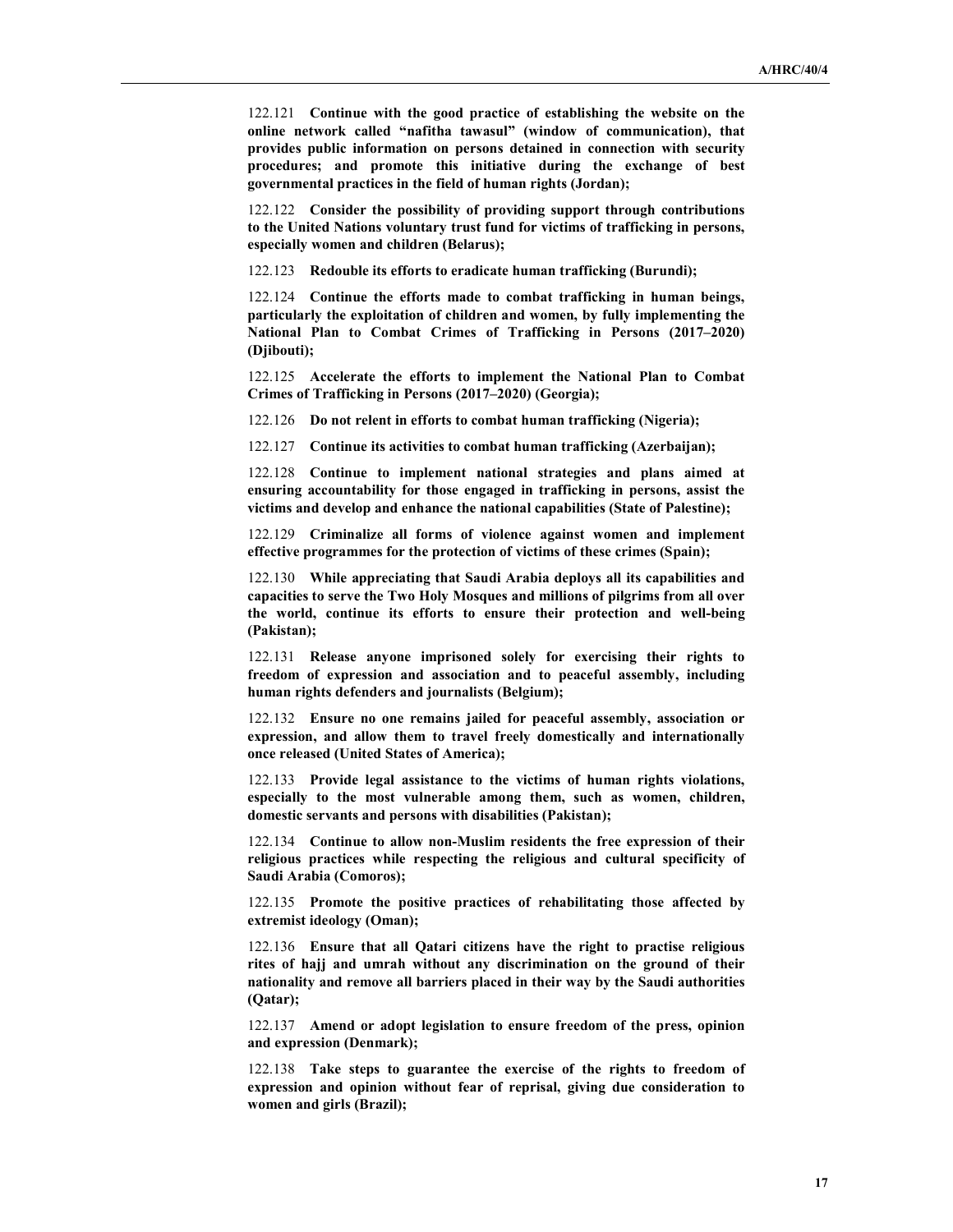122.139 Protect the freedom of expression of all human rights defenders and foster an environment which is conducive to open debate, tolerant of dissenting voices, and protects individuals against retribution (Canada);

122.140 Take meaningful steps to ensure that human rights defenders, journalists and representatives of non-governmental organizations are able to freely and fully exercise their rights to freedom of expression, opinion and association, including online, without threats or harassment (Estonia);

122.141 Immediately release all human rights defenders, in particular women (Germany);

122.142 Eliminate all legal and practical obstacles to the freedom of expression and conscience of human rights defenders, thereby reconsidering the charges against prisoners who were convicted for their commitment to promoting and protecting women's rights (Netherlands);

122.143 Ensure a safe and enabling environment for all human rights defenders, in particular for women human rights defenders and journalists (Norway);

122.144 Continue to support civil society institutions and strengthen their independence, which guarantees their ability to contribute in promoting and protecting human rights (Sudan);

122.145 Take urgent action to improve the protection of human rights defenders (Sweden);

122.146 Make additional efforts to promote freedom of opinion and expression (Comoros);

122.147 Guarantee the exercise of freedom of expression and association and release detained human rights defenders (Costa Rica);

122.148 Revise all legislation that restricts the right to freedom of association and peaceful assembly as well as freedom of expression, and ensure these laws are in line with international standards (Czechia);

122.149 Amend the applicable legislation on freedom of expression and opinion, freedom of association and peaceful assembly, especially the law on combating cybercrime and anti-terrorism laws, in line with international standards in this respect, and guarantee freedom of religion, conscience and belief (France);

122.150 Guarantee the safety of journalists and human rights defenders and put an immediate end to the arbitrary imprisonment and arrests they face (France);

122.151 Bring national legislation into line with international human rights standards with regard to freedom of expression and freedom of the press, and protect journalists and human rights defenders from intimidation, threats and arbitrary arrest (Germany);

122.152 Enhance measures to protect and promote freedom of opinion and expression (Nepal);

122.153 Continue to promote freedom of opinion and expression, including the rights of human rights defenders and non-governmental organizations (Ghana);

122.154 Bring its law into line with international standards under the International Covenant on Civil and Political Rights for the exercise of the rights to freedom of expression, peaceful assembly and association (Ireland);

122.155 Guarantee freedom of opinion and expression and safeguard the activity of human rights defenders and journalists, also by creating an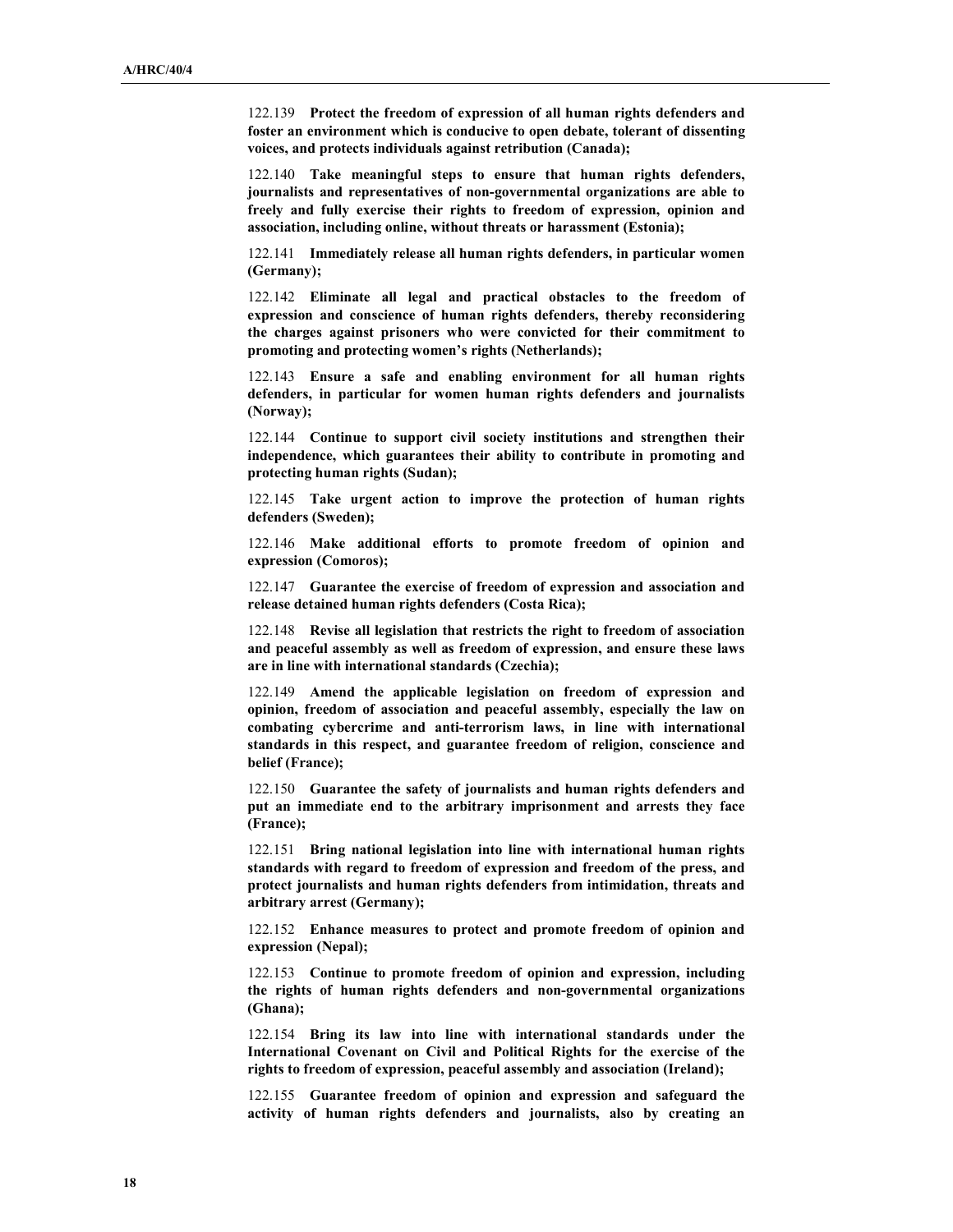environment in which they all can freely operate according to international standards (Italy);

122.156 Further actions to promote freedom of expression, including for journalists (Japan);

122.157 Establish and ensure full respect for the freedom of the press, thereby refraining from persecuting journalists and all those who voice peaceful criticism, in memory of the late Jamal Khashoggi (Netherlands);

122.158 Continue the steps aimed at eliminating the restrictions on freedom of expression (Romania);

122.159 Take measures to guarantee the peaceful exercise of freedom of expression and the right to peaceful assembly and to protect human rights defenders so that they can exercise their work without any intimidation (Spain);

122.160 Take urgent action towards media freedom in the country, including by reviewing the 2007 anti-cybercrime law (Sweden);

122.161 Guarantee the rights to freedom of expression, peaceful assembly and association for everyone, guarantee the safety of journalists and review the judgments of those convicted for freely expressing their opinion, including human rights defenders (Switzerland);

122.162 Adopt all necessary measures to guarantee the free exercise of freedom of expression and press in the country, as well as to protect journalists from any act of intimidation or reprisal (Uruguay);

122.163 Immediately end the ban and criminalization of protests and unconditionally release anyone imprisoned solely for exercising their rights to freedom of association and peaceful assembly, including women human rights defenders (Iceland);

122.164 Take further measures to fully guarantee freedom of assembly, expression and belief (Portugal);

122.165 Amend the Law on Associations and Foundations to bring it into full conformity with international law and standards (Belgium);

122.166 Fully cooperate with investigations related to the killing of Jamal Khashoggi, implement legislation that holds to account government officials who breach the law, and take further measures to guarantee freedom of opinion and expression (Australia);

122.167 Conduct a thorough, credible, transparent and prompt investigation into the death of Jamal Khashoggi (Canada);

122.168 Collaborate with the Human Rights Council to establish a hybrid mechanism for an impartial and independent investigation into the death of journalist Jamal Khashoggi, with the participation of international experts (Costa Rica);

122.169 Clarify the circumstances of the killing of Mr. Khashoggi and ensure full accountability of all those responsible for committing such a heinous crime (Croatia);

122.170 Ensure the full and impartial investigation of incidents and violence against human rights defenders, in particular journalists, including the death of Jamal Khashoggi, and bring perpetrators to justice (Estonia);

122.171 Intensify training and awareness-raising programmes for judges on the principles and values of human rights (Algeria);

122.172 Take measures to guarantee the right to freedom of expression, ensure that journalists and writers can work freely and without fear of retribution, intimidation and harassment, and that full, credible, transparent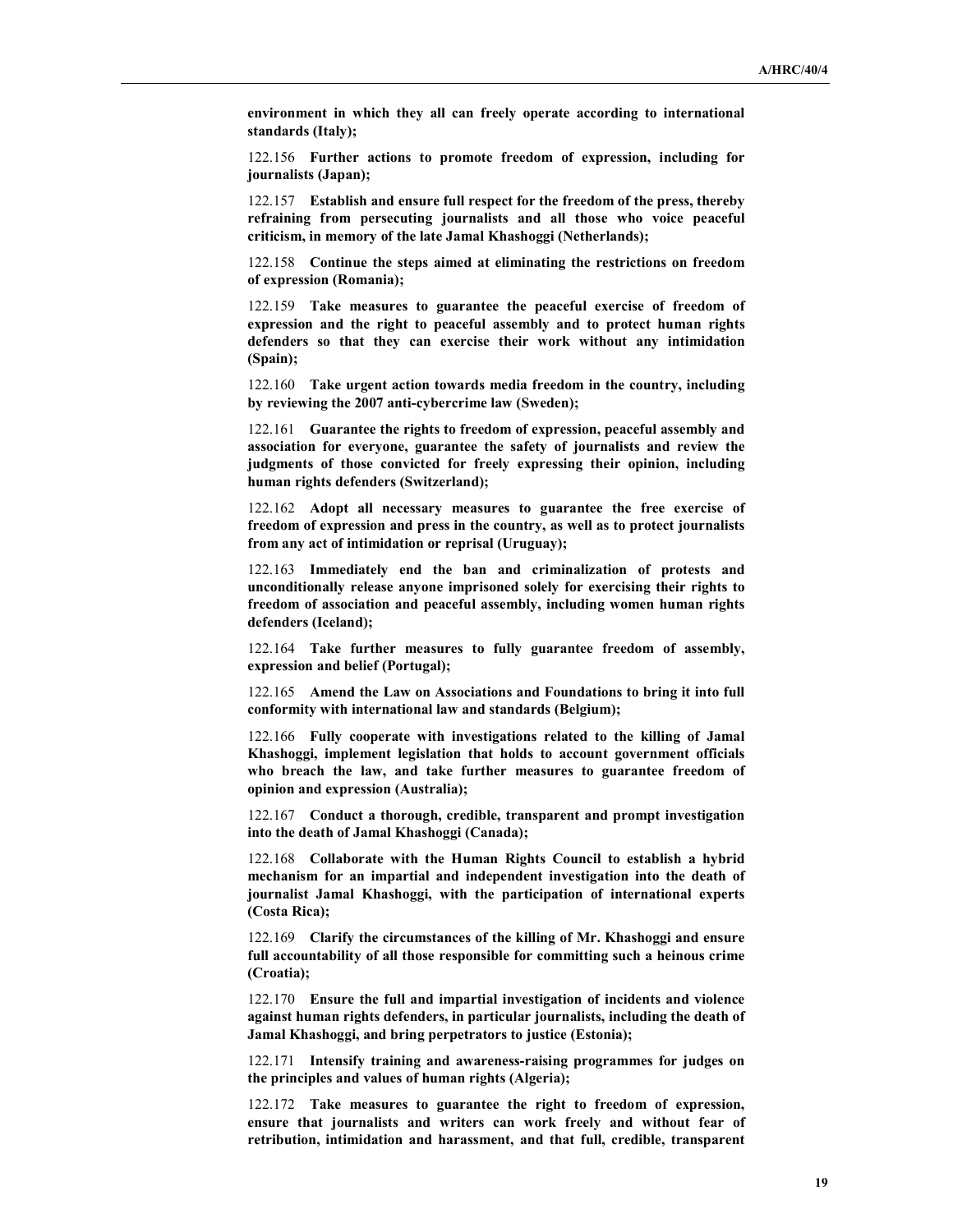and prompt investigations of all violations of the rights of journalists take place (Greece);

122.173 Invite a team of international experts to participate in the investigation of the murder of journalist Jamal Khashoggi, as requested by the United Nations High Commissioner for Human Rights, and provide full support to this team, including full access to evidence and witnesses (Iceland);

122.174 Take the necessary measures to guarantee freedom of expression for human rights defenders and journalists, in particular by investigating threats and reprisals against them (Argentina);

122.175 Increase the transparency and openness of legal proceedings and investigations, ensure perpetrators of crimes are prosecuted, also with reference to the case of Jamal Khashoggi, for which we do expect a fair, steady and effective investigation to be conducted in order for clear responsibilities to be ascertained (Italy);

122.176 Disclose all information available on the disappearance and killing of Saudi journalist, Jamal Khashoggi, and cooperate with and lead a credible and impartial investigation bringing those responsible to justice (Liechtenstein);

122.177 Investigate all instances of torture and extrajudicial, summary or arbitrary executions, including such acts committed extraterritorially, and bring all perpetrators to account, in accordance with international human rights law (New Zealand);

122.178 Ensure credible, transparent, impartial, independent and effective investigation into the killing of Jamal Khashoggi (Austria);

122.179 Carry out a comprehensive and impartial investigation into the killing of Jamal Khashoggi and ensure that those responsible for his killing are held to account (Peru);

122.180 Ensure the necessary independence of the judiciary, which is an indispensable requirement to guarantee the rule of law (Peru);

122.181 Implement genuine, independent, legally based judicial mechanisms which would allow for full inquiry into the case of the killing of Mr. Khashoggi, and create robust general mechanisms for holding those responsible for extrajudicial killings accountable and for protecting the right to expression (Poland);

122.182 Put an end to arbitrary detention, ensure the safety of detainees, reveal their whereabouts and inform them of the charges against them, in addition to ensuring their right to access to justice and fair trial, and the immediate release of all detainees without legal justification (Qatar);

122.183 Make every effort aimed at a full, impartial and transparent investigation of the Jamal Khashoggi case (Romania);

122.184 Provide legal assistance to victims of violations of human rights, particularly the most vulnerable among them, such as women, children, domestic workers and persons with reduced mobility (Senegal);

122.185 Establish a reliable complaint mechanism for detained persons and include in the national legislation clear provisions for the compensation of victims of torture within detention units (Serbia);

122.186 Conduct a full, credible, transparent and independent investigation into the alleged killing of journalist Jamal Khashoggi (Slovenia);

122.187 Ensure that the investigation of the assassination of Saudi journalist Jamal Khashoggi carried out by Saudi Arabia in cooperation with the Turkish authorities is comprehensive and transparent, and concluded promptly so that those responsible for these very serious events are brought to justice (Spain);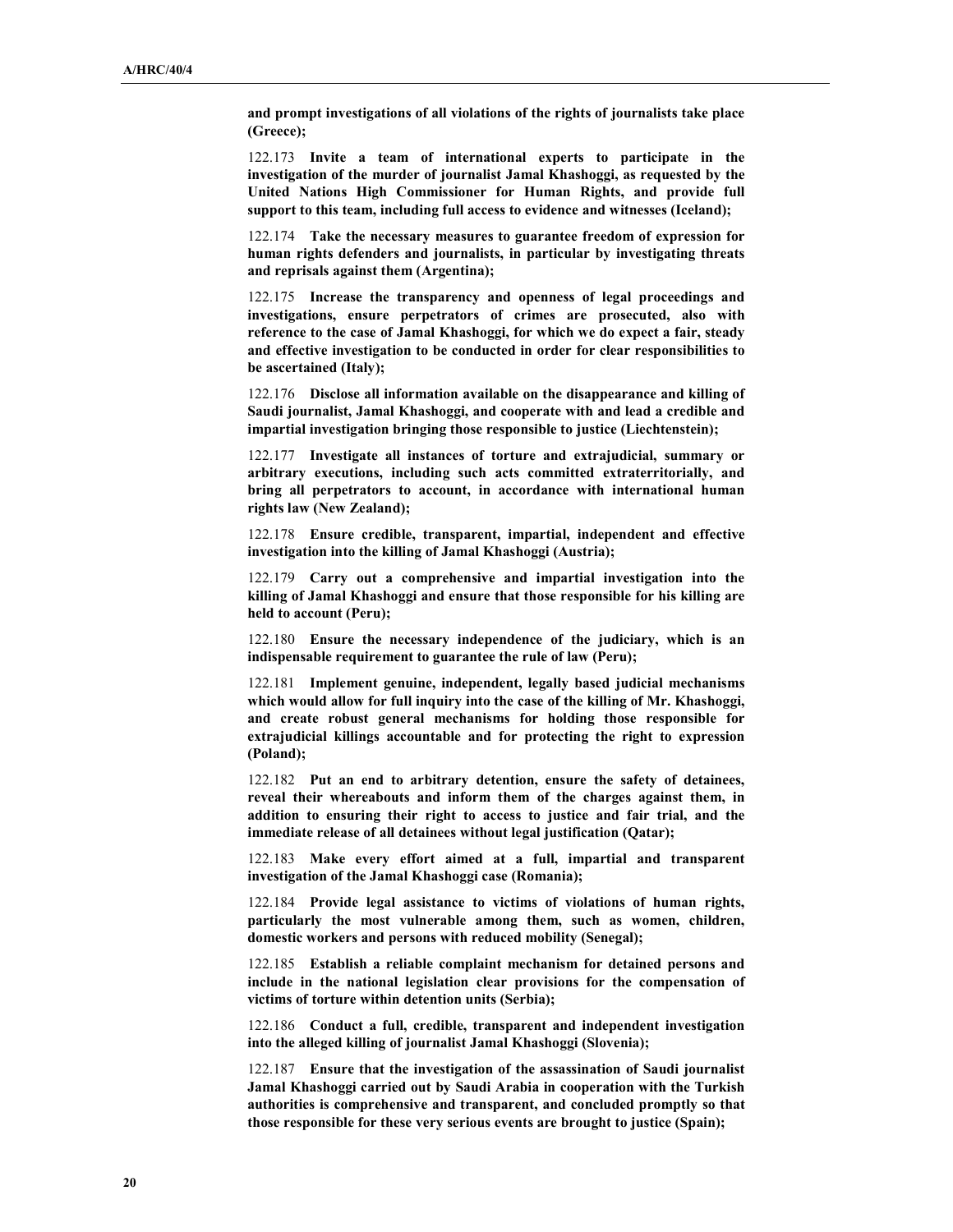122.188 Promote further the principle of public trials, the right to access to a lawyer and other guarantees provided for in the Code of Criminal Procedure (United Arab Emirates);

122.189 Ensure comprehensive and transparent investigations into the murder of Jamal Khashoggi; that those responsible are held to account; and that measures are put in place to prevent any possibility of recurrence, as pledged by the Minister for Foreign Affairs (United Kingdom of Great Britain and Northern Ireland);

122.190 Restrict the use of the Special Criminal Court to cases that fall within internationally accepted definitions of terrorism and permit journalists and accredited diplomats to monitor trials (United Kingdom of Great Britain and Northern Ireland);

122.191 Allow diplomats to attend trials and court sessions as was done in 2013 (United States of America);

122.192 Share with others the unique and pioneering experience in managing pilgrims and visitors and providing them with health care and other services (Bangladesh);

122.193 Continue consolidating its excellent social programmes aimed at the increased welfare of its people (Bolivarian Republic of Venezuela);

122.194 Pursue the food security strategy and its implementation plan in order to guarantee access to safe food (Plurinational State of Bolivia);

122.195 Adopt comprehensive legislation that prohibits forced labour and strictly enforces penalties for such cases (Botswana);

122.196 Consider adopting further measures to promote and protect the rights of domestic workers (Nigeria);

122.197 Continue efforts to strengthen maternal and child health services, including through the good practices on child and maternal health, which monitor maternal and child health from pregnancy to childbirth (Oman);

122.198 Continue its unwavering commitment to enhance the education system for all (Brunei Darussalam);

122.199 Continue efforts to strengthen the quality of education and combat early dropouts (Tunisia);

122.200 Continue measures for promoting the rights of women and their empowerment (India);

122.201 Adopt further measures to ensure gender equality and expand the rights and opportunities for women (Belarus);

122.202 Implement further reforms to improve women's social and economic empowerment, including dismantling the system of male guardianship in law and practice (Australia);

122.203 Build upon efforts towards greater gender equality, including by removing barriers under the guardianship system (Canada);

122.204 Move forward with legal reforms aimed at achieving gender equality between men and women, by repealing the system of guardianship and curatorship imposed on women so that they can act autonomously in all areas (Chile);

122.205 Eliminate the system of guardianship for women and continue moving towards consolidating the full exercise and enjoyment of their rights, as previously recommended (Costa Rica);

122.206 Strengthen its efforts to abolish the male guardianship system (Republic of Korea); Abolish the system of guardianship of women (Denmark);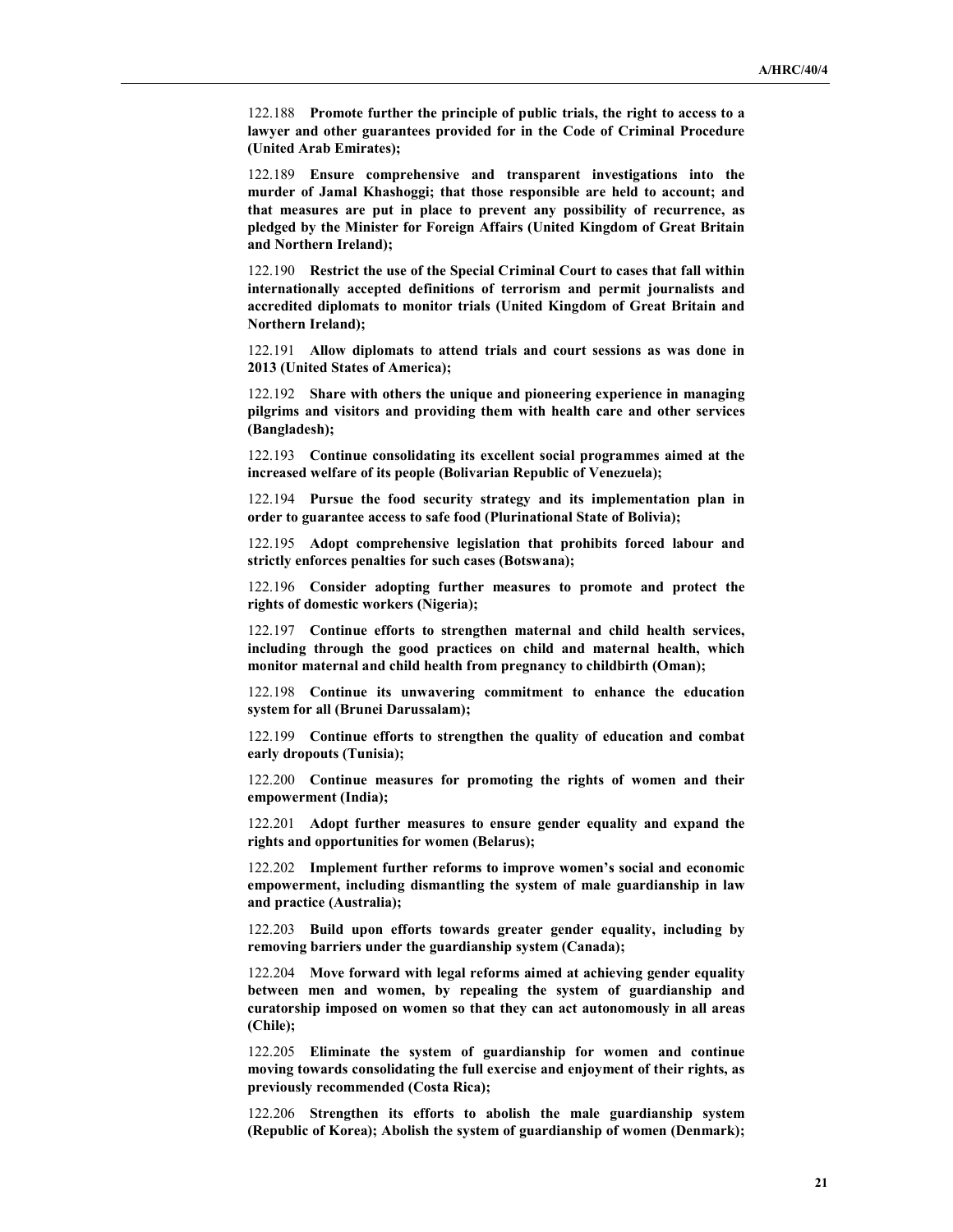Abolish the male guardianship system (Iceland); Abolish male guardianship (Sweden);

122.207 Continue reforms aimed at reducing the gap between the rights of women and men, including with regard to citizenship; abolish in particular the male guardianship system (France);

122.208 Continue to reform the male guardianship system to reduce the areas in which men and women are legally treated differently (Germany);

122.209 Proceed with the necessary legal reforms aiming to abolish the male guardianship system (Greece);

122.210 In spite of measures taken to limit its scope in follow-up to the recommendations in paragraphs 138.100, 138.101, 138.102, 138.103, 138.106, 138.107, 138.l08 and 138.111 of the report of the Working Group from the second cycle (A/HRC/25/7), abolish the male guardianship system (mehram) as soon as possible (Haiti);

122.211 Abolish the guardianship system and provide legal equality for women in Saudi legislation (Slovenia);

122.212 Abolish completely the guardianship system for women as well as all laws discriminating against women and girls, as previously recommended (Switzerland);

122.213 Abolish male guardianship over women and adopt measures to increase the effective participation of women in all areas (Spain);

122.214 Continue to introduce steps to achieve gender equality, in particular the abolishment of the system of male guardianship (New Zealand);

122.215 Adopt measures to eliminate all remaining forms of discrimination against women, including abolishing the guardianship system (Norway);

122.216 Make substantive progress in the field of women's rights, including by a complete review of the guardianship system (Austria);

122.217 Intensify efforts to prevent and combat all forms of violence and discrimination against women and further promote and protect women's rights, in particular by repealing the legal guardianship system and by combating child, early and enforced marriages (Italy);

122.218 Review the male guardianship system and reject amendments to laws when those amendments discriminate against women and girls, and enact new laws and enforce existing laws to protect women and girls against violence, including when that violence is committed by their partners or members of the family (Mexico);

122.219 Step up efforts to eradicate discrimination against women in the legal sphere and put an end to the practices and stereotypes that discriminate against women, such as the male guardianship system, as recommended previously (Uruguay);

122.220 Amend domestic legislation in order to prohibit the execution of minors (Hungary);

122.221 Enact legislation to limit the minimum age of marriage for boys and girls and promote a national strategy supporting gender equality through an expanding social protection network for women (Iraq);

122.222 Protect and guarantee children's rights, in particular by preventing their recruitment in armed conflicts and promoting their rehabilitation and reintegration in society (Italy);

122.223 Continue its efforts to eliminate discrimination against children, especially on the grounds of gender, religion and the legal nature of their parents' relationship, and ensure their rights to education (Peru);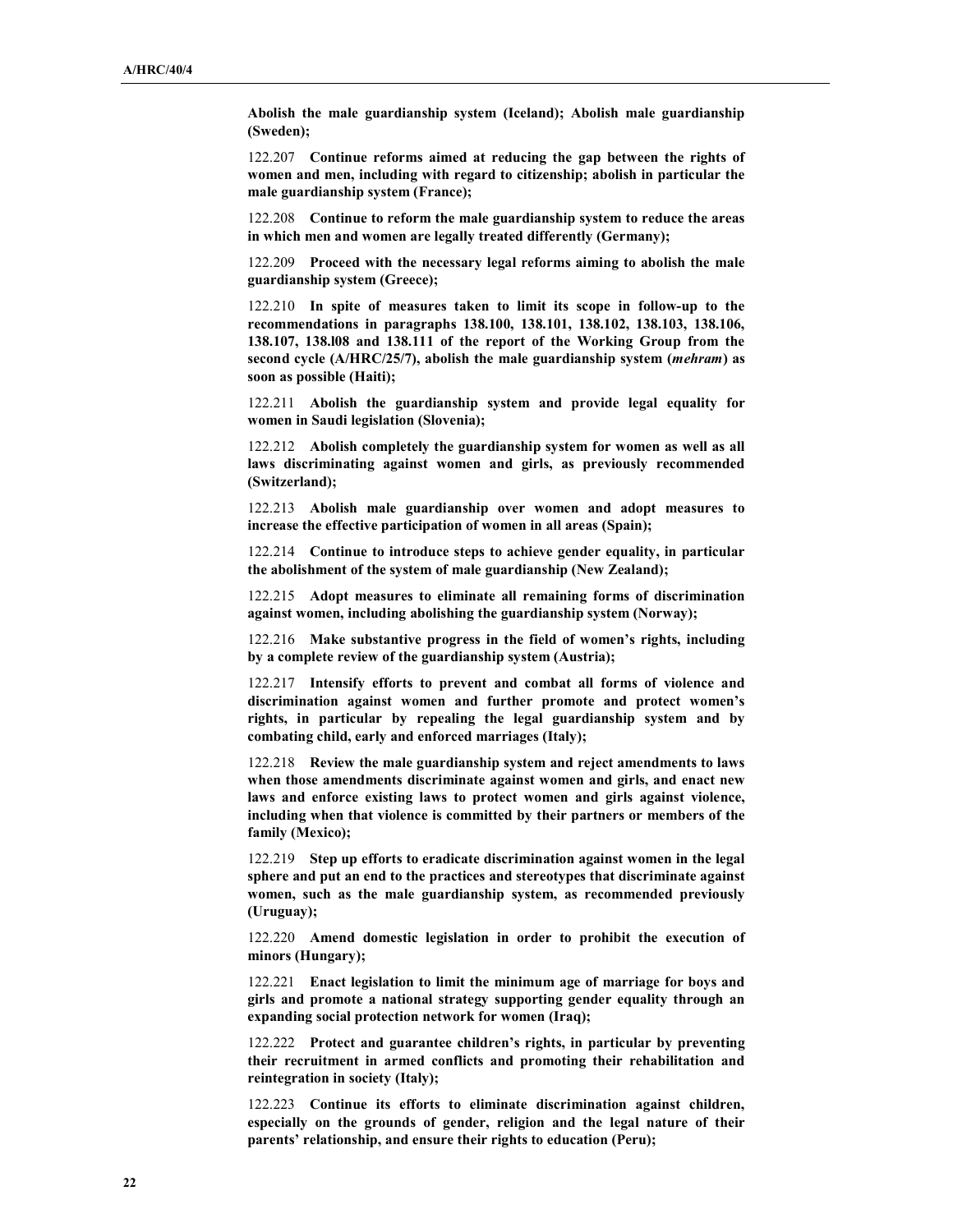122.224 Adopt a national strategy for abounded children and their inclusion into the education and health-care system (Serbia);

122.225 Continue efforts to strengthen legal protection for juveniles (Tunisia);

122.226 Repeal the legal provisions that provide for criminal responsibility of minors (Costa Rica);

122.227 Strengthen programmes that expand opportunities to increase women's income, especially in rural areas (Plurinational State of Bolivia);

122.228 Criminalize sexual violence against women and children, including migrants, and ensure all perpetrators are punished accordingly (Botswana);

122.229 Continue to guarantee the rights of persons with disabilities through relevant national mechanisms (China);

122.230 Continue promoting the rights of persons with disabilities in all areas so that they participate in the country's development (Cuba);

122.231 Fast-track steps towards implementation of a programme on gender parity and improve the livelihood of people with disabilities and those vulnerable inherent in any society (Eritrea);

122.232 Continue the dynamic in favour of women's rights by ensuring more access to justice for women and girls who are victims of domestic violence (Gabon);

122.233 Continue measures to strengthen gender equality, promote the role of women in society and protect women from all forms of discrimination (Algeria);

122.234 Take further actions to promote social advancement of women (Japan);

122.235 Intensify efforts to protect women and children from violence and all forms of exploitation (Libya);

122.236 Ensure greater participation of women in the workforce (Libya);

122.237 Take further measures to increase the participation of women in the labour market and public life (Malaysia);

122.238 Ensure the protection of female alleged victims and that their voices have equal representation in the judicial system (Myanmar);

122.239 Encourage women's empowerment and their freedom of expression, and continue its efforts for girls' equal rights to education, including in social and cultural activities (Myanmar);

122.240 Take further measures to guarantee women's rights, namely through anti-discrimination legislation (Portugal);

122.241 Strengthen its collaboration with the private sector to create more employment opportunities for persons with disabilities (Singapore);

122.242 Implement inclusive policies to allow children with disabilities to receive adequate education and the support they require in schools (Singapore);

122.243 Further promote the empowerment of women and the protection of their rights through the full implementation of Saudi Vision 2030 based on the principle of equality between women and men, and further promote women's equal participation in all spheres of society (Thailand);

122.244 Intensify efforts to protect children and women from all forms of violence and exploitation (Bahrain);

122.245 Ensure further progress in advancing women's rights (Ukraine);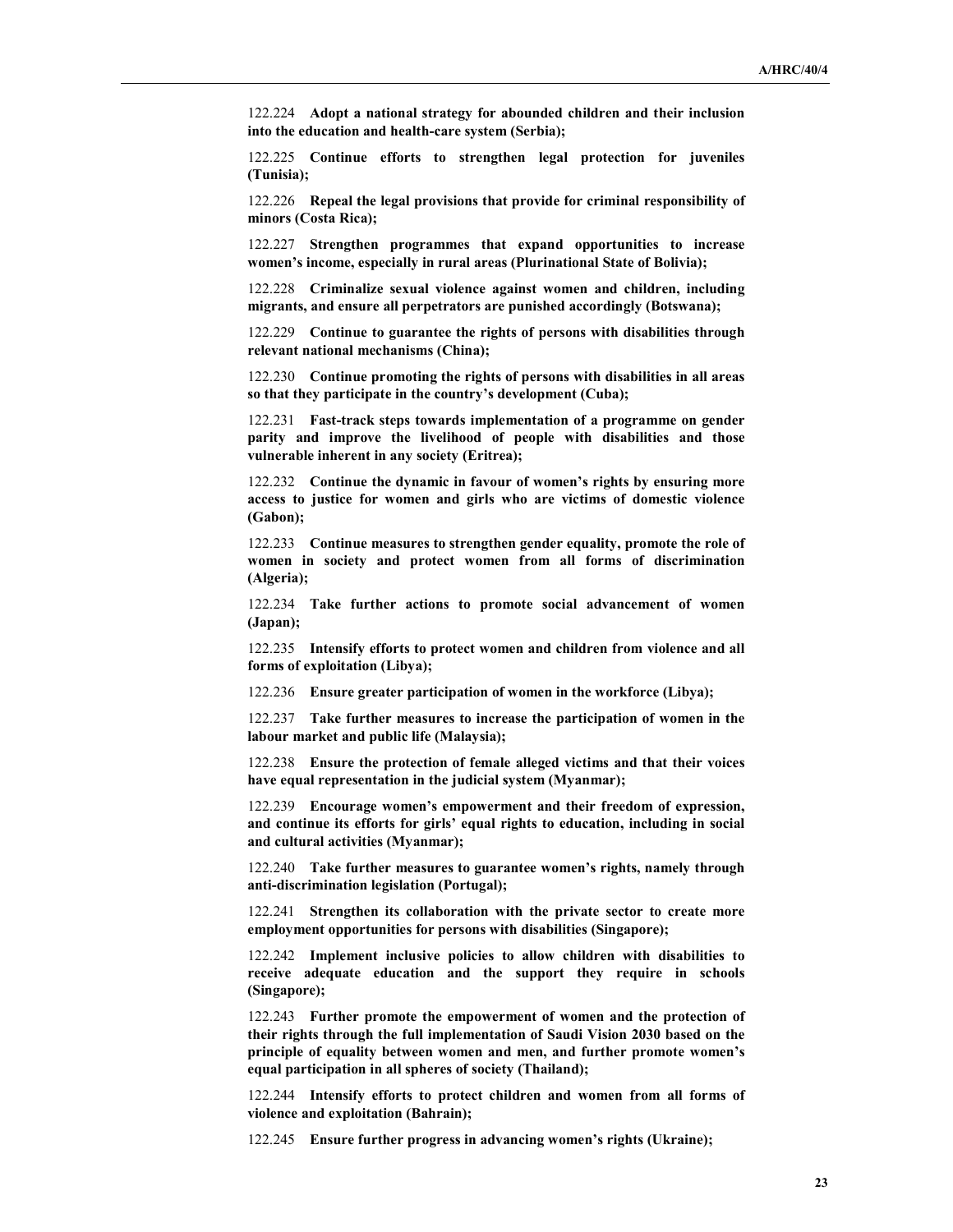122.246 Expand the positive practice of providing free legal advice to women by some civil society organizations through women's offices in courts that include legal advisers (United Arab Emirates);

122.247 Take measures to protect people of religious minorities and ensure their rights to practise their beliefs are being protected (Myanmar);

122.248 Continue measures for protection of rights for migrant workers (India);

122.249 Continue to take steps in ensuring that migrant workers and members of their families have effective access to justice and remedy, and to provide appropriate and timely consular notification to the sending States of any legal case (Indonesia);

122.250 Take further efforts in enhancing the protection of migrant women and girls (Indonesia);

122.251 Enforce strict measures to protect migrant workers against abuses by employers, and guarantee their fundamental civil, judicial, social and economic rights (Myanmar);

122.252 Continue further measures to promote and protect the rights of migrant workers by ensuring effective access to complaint mechanisms and enhancing their welfare (Nepal);

122.253 Continue efforts to enhance the protection and promotion of migrant workers' rights (Philippines);

122.254 Thoroughly review the sponsorship system for migrant workers (Republic of Korea);

122.255 Take measures to improve the protection of migrant workers (Senegal);

122.256 Take appropriate and concrete measures to protect the rights of migrant workers from discrimination and exploitation, guarantee fair and equal wages, and improve their working and living conditions (Thailand);

122.257 Strengthen legal protection for migrant workers by prosecuting employers who confiscate employees' passports and providing legal redress for trafficking victims (United Kingdom of Great Britain and Northern Ireland);

122.258 Allow children born to Saudi mothers and non-Saudi fathers to obtain Saudi citizenship, thus ensuring equal treatment of men and women under this law as well as compliance with the obligations of Saudi Arabia under the Convention on the Rights of the Child (Cyprus).

123. All conclusions and/or recommendations contained in the present report reflect the position of the submitting State(s) and/or the State under review. They should not be construed as endorsed by the Working Group as a whole.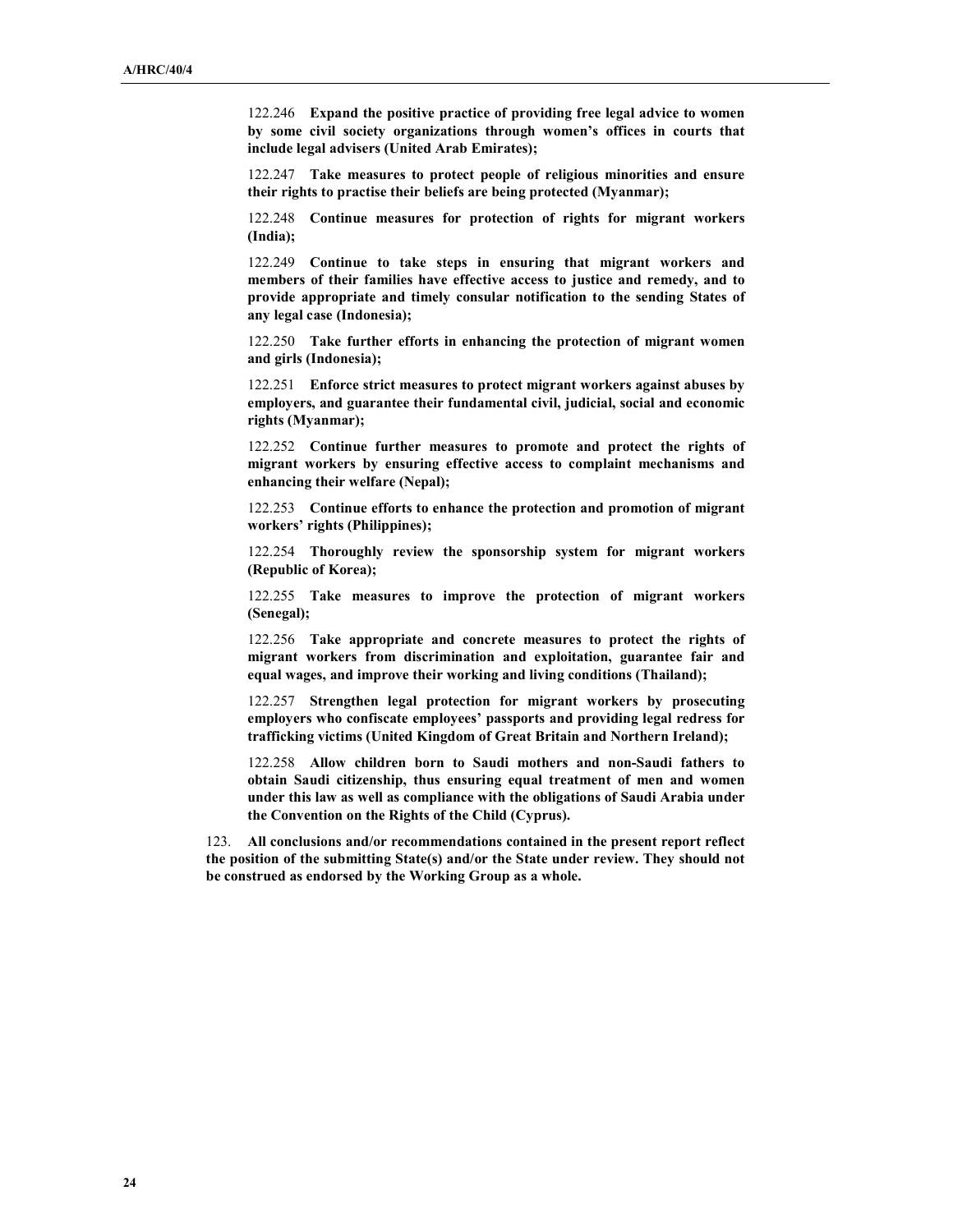### Annex

## Composition of the delegation

 The delegation of Saudi Arabia was headed by H.E. Dr. BANDAR AL AIBAN, President of the Human Rights Commission and composed of the following members:

- H.E. Dr. Saleh AL ALSHAIKH, Council of the Human Rights Commission;
- H.E. Ambassador Abdulaziz ALWASIL, Permanent Representative;
- Dr. Amal FATANI, Council of the Human Rights Commission;
- Mrs. Amal ALMOALIMI, Council of the Human Rights Commission;
- Mr. Zuhair ALZOUMAN, Council of the Human Rights Commission;
- Dr. Saied ASHSHOWWAF, Council of the Human Rights Commission;
- Dr. Samha ALGHAMDI, Council of the Human Rights Commission;
- Mr. Abdullarahman ALSHABRAQI, Council of the Human Rights Commission;
- Dr. Wafa ALSALEH, Council of the Human Rights Commission;
- Dr. Eqbal DARANDARI, Shura Council;
- Dr. Amal AL SHAMAN, Shura Council;
- Mr. Niga ALOTAIBI, Bureau of Experts of Ministers;
- Mr. Ahmed SHAYR, Ministry of Justice;
- Mr. Abdulaziz ALZAID, Ministry of Justice;
- Dr. Sulaiman ALBATLI, Saudi Ministry of Islamic Affairs Dawah & Guidance;
- Mr. Mohammed ALMUTAIRI, Ministry of Interior;
- Dr. Mohammed KHORAYEF, Ministry of Interior;
- Mr. Mubarak AL-ZAHRANI Ministry of Defence;
- Mr. Abdullah ALQAHTANI Ministry of Defence;
- Mr. Abdulmohsen Bin KHOTAIILA, Ministry of Foreign Affairs;
- Mr. Hasan ALAGLA, Ministry of Foreign Affairs;
- Mr. Saad AL SHAHRANI, Ministry of Foreign Affairs;
- Dr. Fahad ALMUTAIRI, First Secretary, Permanent Mission;
- Mr. Faisal AL MADHI, First Secretary, Permanent Mission;
- Mr. Abdullah BINKHAMIS, Third Secretary;
- Ms. Lina ALTURKI, Attaché, Permanent Mission;
- Dr. Samirah ALGHAMDI, Ministry of Health;
- Dr. Abdulrahman MIRZA, Ministry of Education;
- Dr. Deema ALATHEL, Ministry of Education;
- Mr. Mohammad AL-GHMDI, Ministry of Media;
- Dr. Hisham ALMDIMEGH, Ministry of Labour and Social Development;
- Dr. Ghadah AL-GHUNAIM, Ministry of Labour and Social Development;
- Dr. Husa ALGHADER, King Salman Humanitarian Aid and Relief Centre;
- Mr. Saud bin LIBDAH, Public Prosecution;